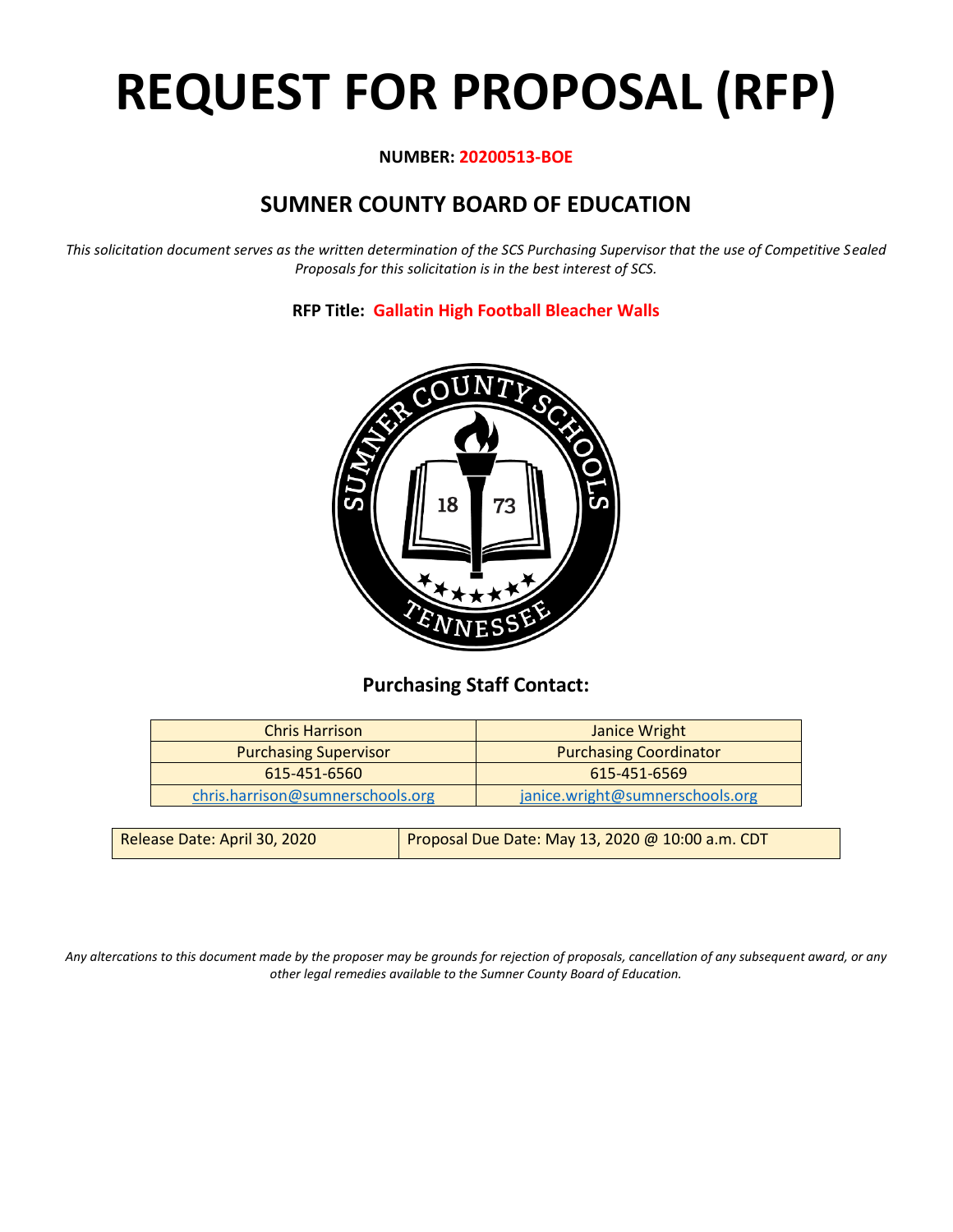# **NOTICE TO PROPOSERS**

There may be one or more amendments to this RFP. In order to receive communication for any such amendments issued specifically to this RFP, the proposer must provide a Notice of Intent to Propose to the Sumner County Board of Education (SCS) Purchasing Department. The proposer must utilize this form when submitting notice. The notice may be sent by email to: Purchasing Office, purchasing@sumnerschools.org. SCS will send amendments only to those proposers which complete and return this information by the deadline list in the RFP Schedule of Events (Section 4).

| <b>RFP Number:</b>      | 20200513-BOE Gallatin High Football Bleacher Walls |
|-------------------------|----------------------------------------------------|
| Company Name:           |                                                    |
| <b>Mailing Address:</b> |                                                    |
|                         |                                                    |
|                         |                                                    |
| Phone Number:           |                                                    |
| <b>Contact Person:</b>  |                                                    |
| Email Address:          |                                                    |
|                         |                                                    |
| Authorized Signature    |                                                    |
| <b>Printed Name</b>     |                                                    |
| Date                    |                                                    |

Emailed amendments will be sent in a Microsoft Word (Office for Windows) or Portable Document Format (pdf) format. Any alterations to the document made by the proposer may be grounds for rejection of proposal, cancellation of any subsequent award or any other legal remedies available to the Sumner County Board of Education.

Amendments will also be posted on the SCS website **https://sumnerschools.org/index.php/current-bids-and-rfps** and attached to the solicitation listing as a PDF or WORD file. Check the particular solicitation on the Current Bids and RFPs webpage for any posted amendments.

By completing and returning this form, the Proposer has expressed its intent to provide a proposal for **20200513-BOE Gallatin High Football Bleacher Walls**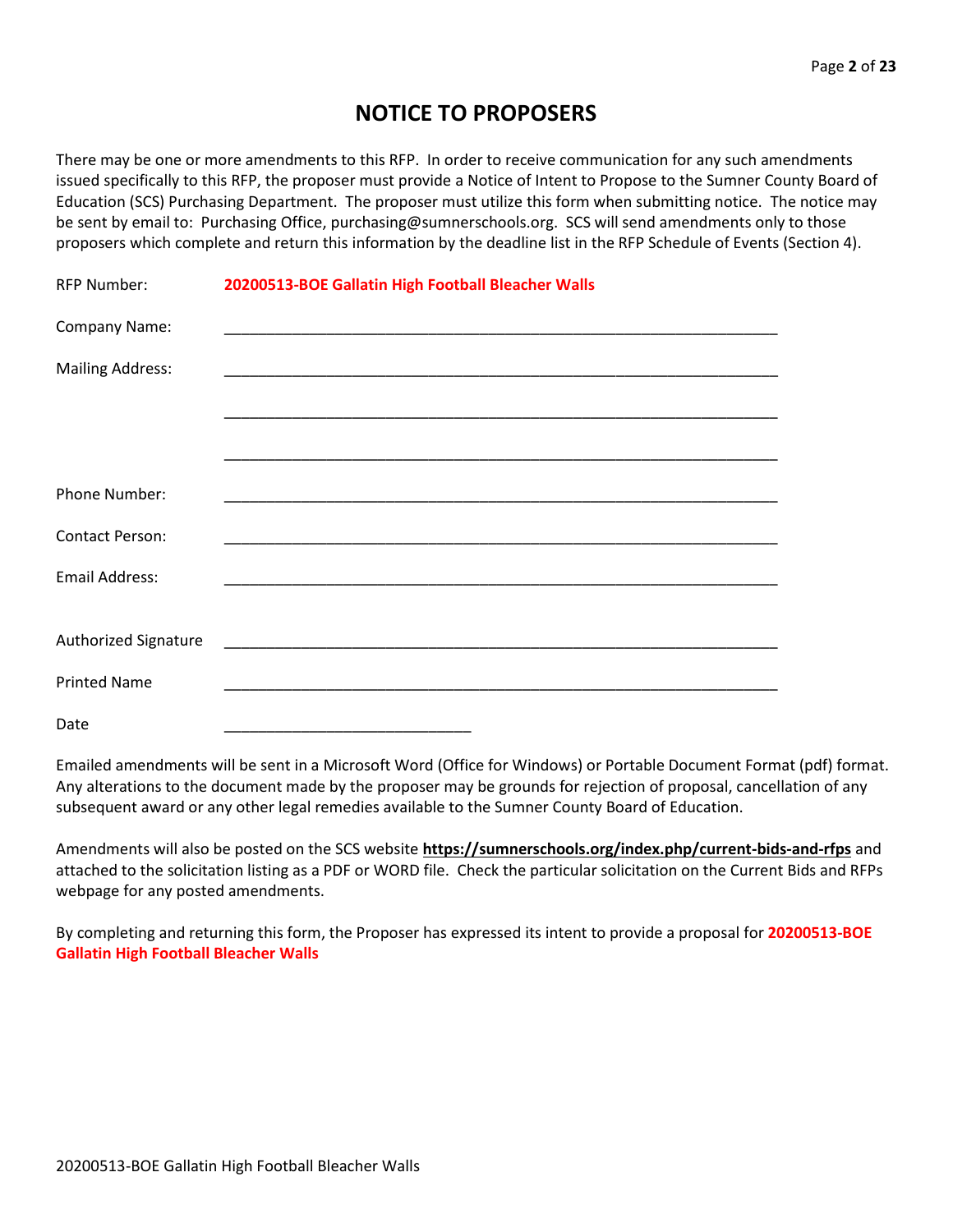## **TABLE OF CONTENTS**

- 1. Introduction/Overview
	- 1.1. Purpose
	- 1.2. Contact Information
- 2. Requirements
	- 2.1. Scope of Work/Specifications
	- 2.2. Contactor Obligations
- 3. Source Selection and Contract Award
- 4. Schedule of Events
- 5. Instructions for Proposal
	- 5.1. Required Forms
	- 5.2. New Vendors
	- 5.3. Acknowledgement of Insurance Requirements
	- 5.4. Clarification and Interpretation of RFP
	- 5.5. Proposal Package
	- 5.6. Delivery of Proposals
	- 5.7. Evaluation of Proposals
	- 5.8. Request for Clarification of Proposals
	- 5.9. Protests
- 6. Attachments
	- 6.1. Contact Information
	- 6.2. Bid Form/Certification
	- 6.3. References
	- 6.4. Certification Regarding Debarment or Suspension
	- 6.5. Condition of Submitting Proposal
	- 6.6. Statement of Non-Collusion
	- 6.7. Attestation Re Personnel
	- 6.8. Drug Free Workplace Affidavit
	- 6.9. IRS Form W-9
		- \**An online, fillable version can be found at https://www.irs.gov/pub/irs-pdf/fw9.pdf*
	- 6.10. Standard Terms & Conditions
	- 6.11. Vendor Checklist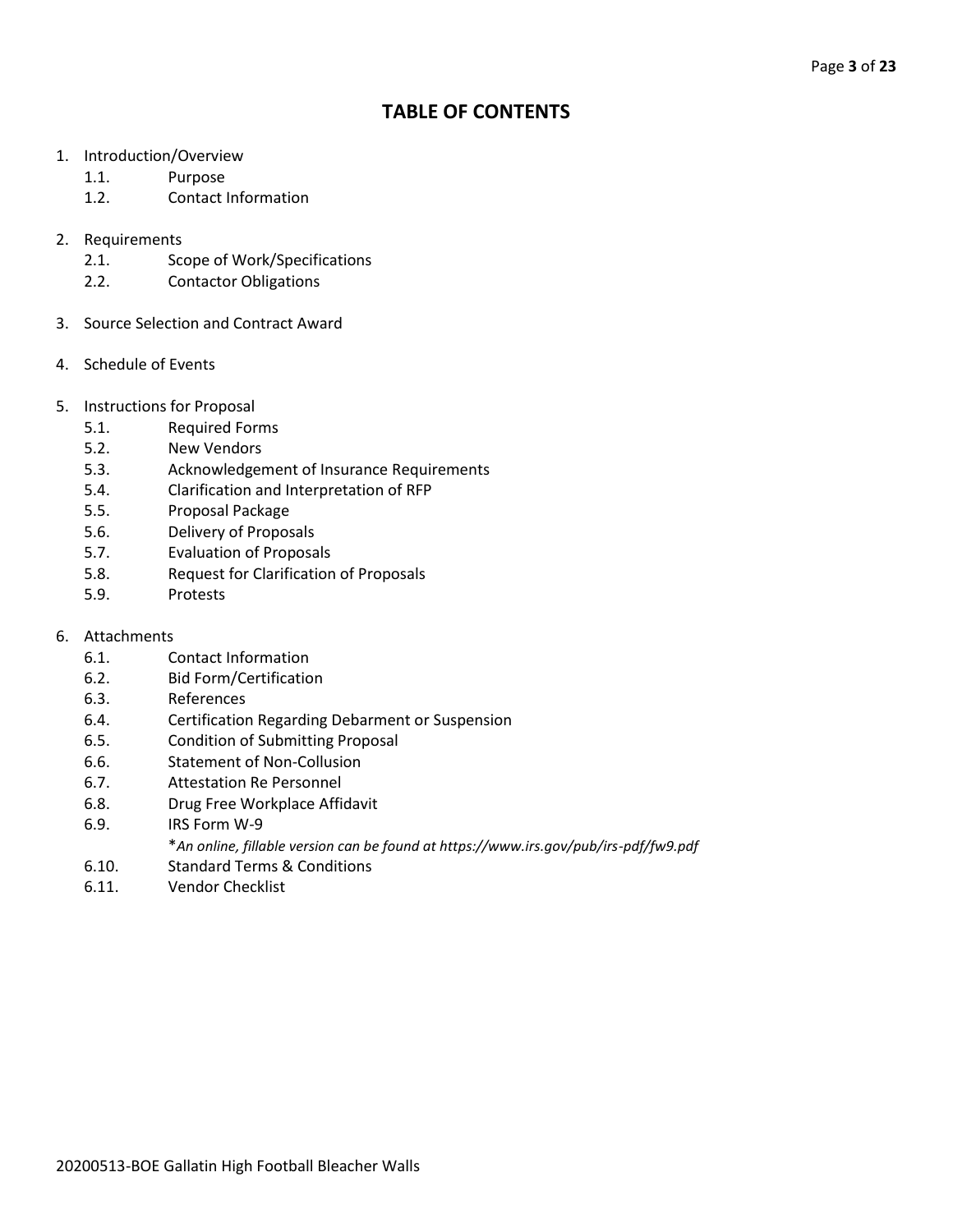#### 1. Introduction/Overview

#### 1.1. Purpose

The Sumner County Board of Education (SCS) is requesting sealed proposals for masonry end walls and metal wrapped backing for the Gallatin High Home Side Football Bleachers, as specified herein.

#### 1.2. Contact Information

Unauthorized contact regarding this RFP with employees or officials of SCS other than the Purchasing Supervisor named below may result in disqualification from this procurement process.

Interested parties must direct all communication regarding this RFP to the Purchasing Supervisor, who is SCSs only official point of contact for this RFP.

| <b>RFP Procedures</b>            |
|----------------------------------|
| Chris Harrison                   |
| <b>Purchasing Supervisor</b>     |
| 1500 Airport Road                |
| Gallatin, TN 37066               |
| chris.harrison@sumnerschools.org |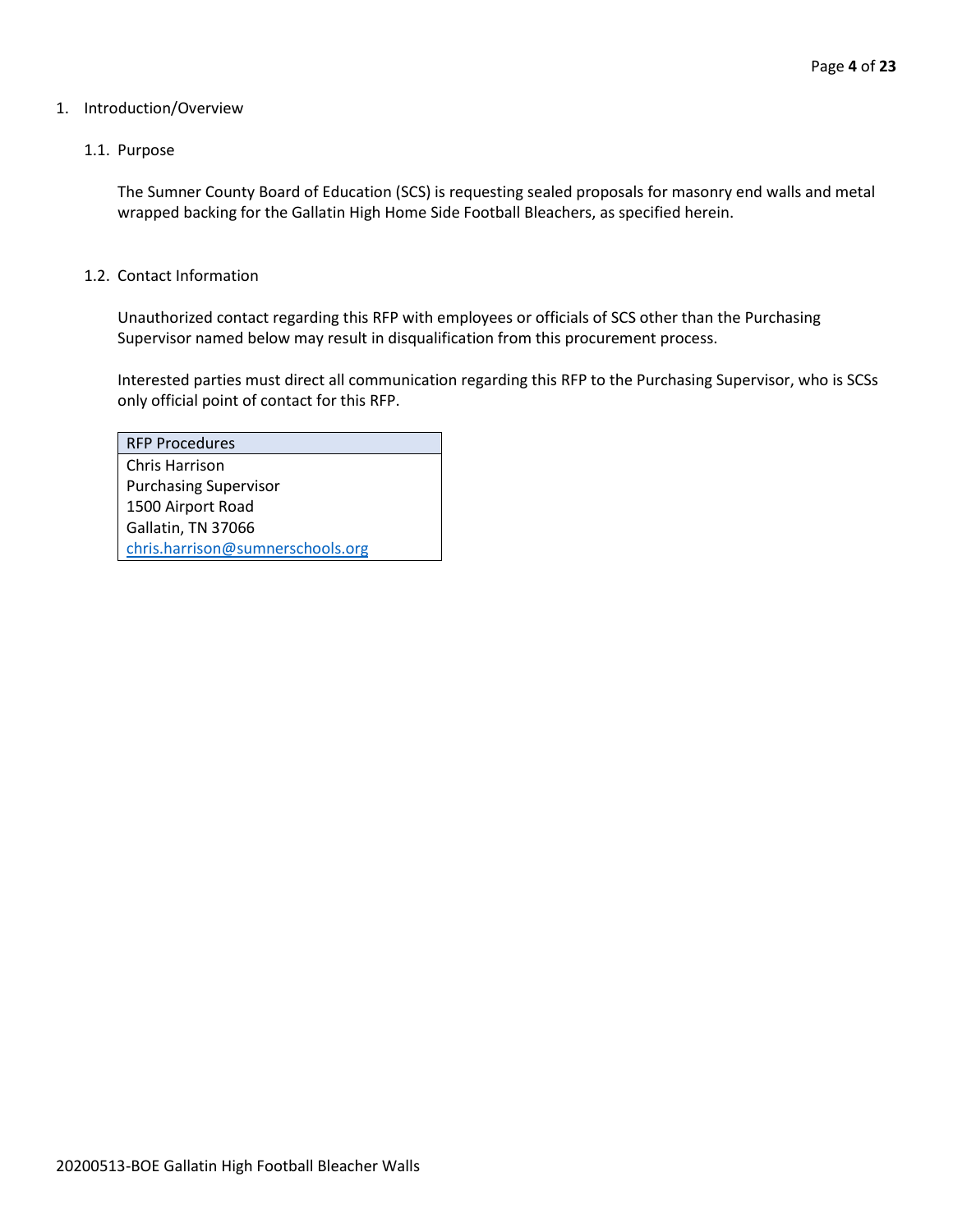#### 2. Requirements

- 2.1. Scope of Work / Specifications
	- Jobsite: Gallatin High Football Stadium Home Side Bleachers 695 East Main Street Gallatin, TN 37066

#### **PRE-BID MEETING: May 7, 2020 @ 10:00 a.m. @ Jobsite**

- SCS reserves the right to award each section (End Walls and Back Walls/Tunnels) separately or all to one Contractor.
- Contractors are not required to bid on both sections.

#### **Bleacher – End Walls**

- New continuous concrete footing meeting building codes in width/depth to support CMU wall.
- 8" CMU Split-Face, Tan Color. Vertical reinforcing in grout filled cells. Horizontal reinforcement as required. A smooth mortar or masonry cap is required.
	- o Wall 1 39'L x 20'H (*tallest point*)
	- o Wall 2 10'L x 14'H (*tallest point*)
- All exposed metal frame shall be concealed behind the new CMU wall.
- Contractor shall be required to make any modifications to the bleacher frame in order to complete the project. No modification shall affect the structural integrity of the bleacher frame system.

\*All measurements must be field verified by the Contractor for accuracy.

#### **Bleacher – Back Wall / Tunnel Walls / Short End Wall**

- Furnish and Install new metal wall to cover the rear bleacher frame system.
	- o Approximately 240'L x 19'H (*tallest point*)
	- o 26-gauge Commercial Metal, Hunter Green
- Furnish and Install new metal wall in walk-thru tunnels. Locations are noted on supplemental photos.
	- o Tunnel #1 Contractor shall install a metal access door on each side of tunnel, two doors total.
		- Access door shall be standard, pre-hung hollow metal door (no windows). Inswing. Includes dummy door handle and deadbolt lock.
	- $\circ$  Tunnel #2 Walls only
	- o Tunnel #3 Contractor shall install a metal access door on each side of tunnel, two doors total.
- Furnish and Install new metal wall on end wall.
	- o Approximately 20'L
	- o 26-gauge Commercial Metal, Hunter Green
- Metal wall shall join masonry end wall.
- All exposed metal frame shall be concealed behind the new metal wall.
- Contractor shall be required to make any modifications to the bleacher frame in order to complete the project. No modification shall affect the structural integrity of the bleacher frame system.

\*All measurements must be field verified by the Contractor for accuracy.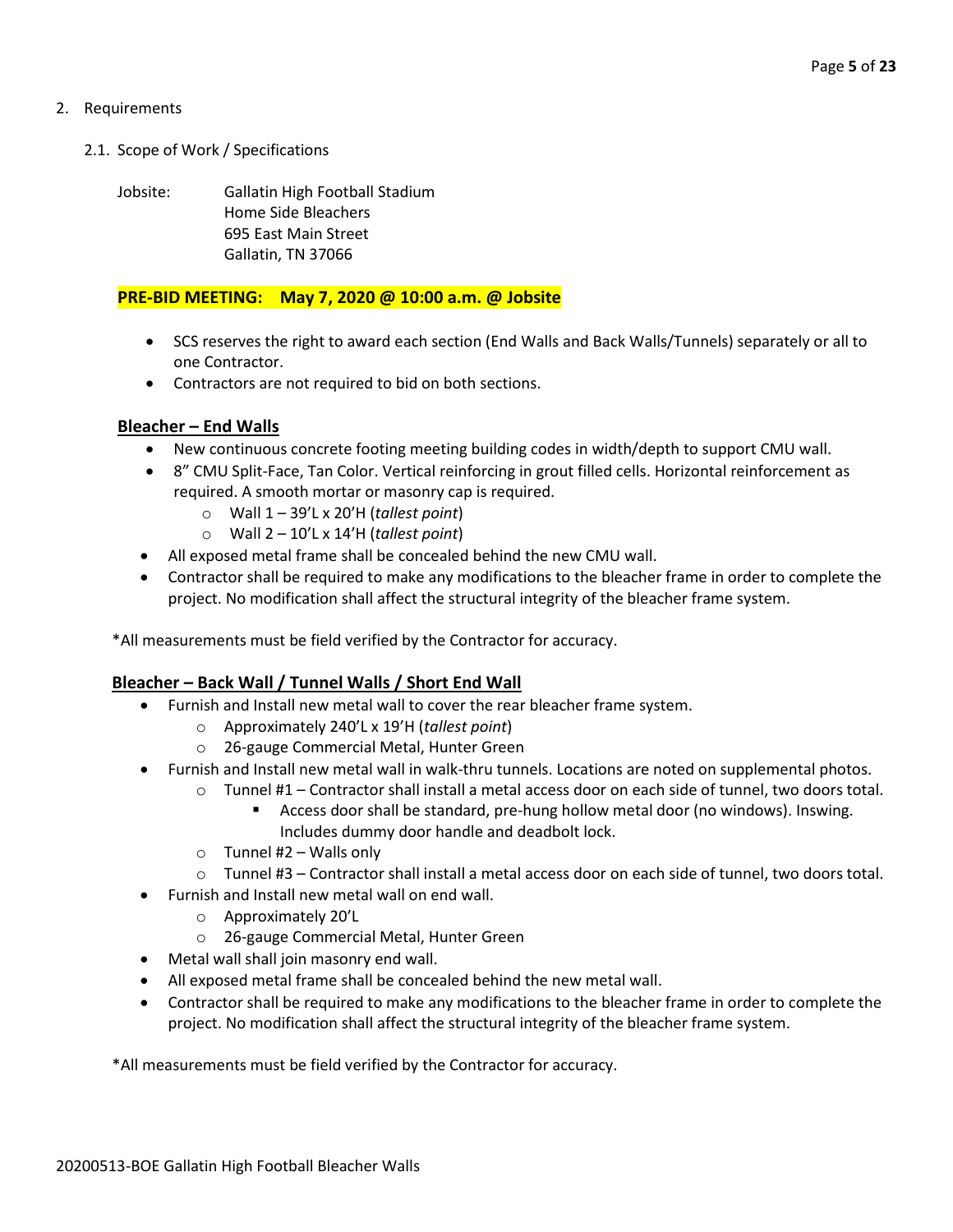### **Optional Pricing**

- Furnish and Install new rolling metal door or garage door on back wall of bleacher. Location is noted on supplemental photos. Door must include locking mechanism.
- Furnish and Install new metal on bleacher end wall.
	- o 26-gauge Metal, Hunter Green
	- $\circ$  Wall 1 39'L x 20'H (tallest point)
	- $\circ$  Wall 2 10'L x 14'H (tallest point)
	- o All exposed metal frame shall be concealed behind the new metal wall.
	- $\circ$  Contractor shall be required to make any modifications to the bleacher frame in order to complete the project. No modification shall affect the structural integrity of the bleacher frame system.
- 2.2. Standard Contractor Obligations
	- Shall provide and obtain all necessary materials, equipment and labor to perform all items listed in the Scope of Work.
	- Shall provide and obtain all necessary permits and schedule all necessary inspections with Local, County, etc. agencies as required by law.
	- Shall dispose of all generated waste materials in compliance with all Local, State and Federal guidelines, regulations and requirements.
	- Shall have property trained and experienced staff to facilitate the services specified in the Scope of Work. If applicable, the Contractor shall provide documentation that staff has received the manufacturers' certification to complete the services specified in the Statement of Work.
- 3. Source Selection and Contract Award
	- Award(s), if made, will be made to the Responsive and Responsible proposer(s) whose proposal is most advantageous to SCS, taking into consideration price and the other evaluation criteria set forth in the RFP.
		- o General Criteria to be determined "Responsive"
			- Does the proposal include all required information, included completed attachment forms and affidavits?
			- Was the proposal delivered on or before the stated deadline? Did it include the required number of copies (hard & electronic)?
		- o General Criteria to be determined "Responsible"
			- Does the Proposer demonstrate an understanding of SCSs needs and proposed approach to the project?
			- Does the Proposer possess the ability, capacity, skill and financial resources to provide the service?
			- Can the Proposer take upon itself the responsibilities set forth in the RFP and produce the required outcomes in a timely fashion?
			- **■** Does the Proposer have the character, integrity, reputation, judgement, experience and efficiency required for the project?
	- SCS reserves the right to enter into discussions with Proposers which have submitted proposals determined to be reasonably like of being considered for selection to assure a full understanding of and responsiveness to the RFP requirements. Every effort shall be afforded to assure fair and equal treatment with respect to the opportunity for discussion and/or revision of their respective proposals.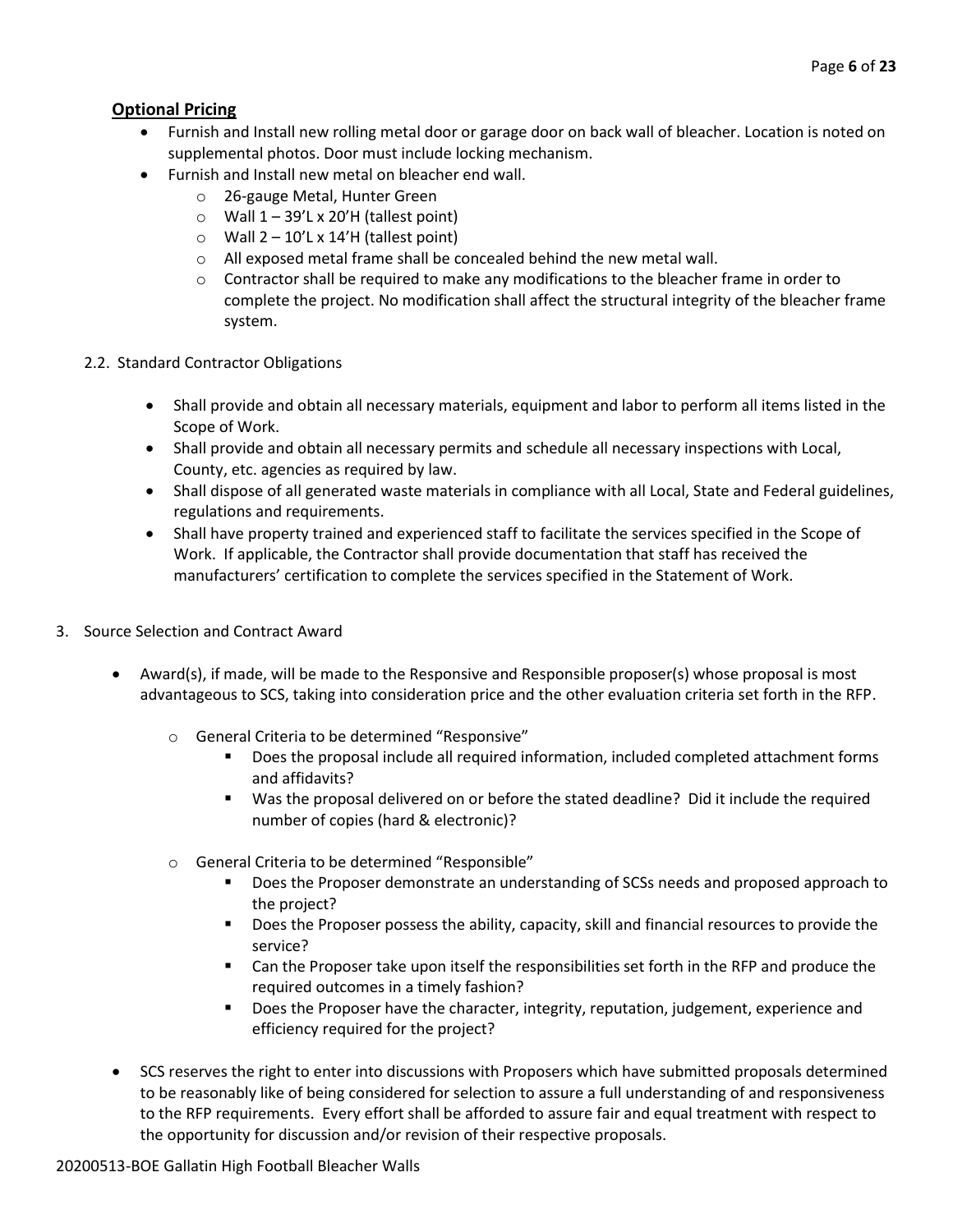4. Schedule of Events

| <b>RFP Issued</b>              | April 30, 2020                |
|--------------------------------|-------------------------------|
| <b>RFP Submission DEADLINE</b> | May 13, 2020 @ 10:00 a.m. CDT |

#### 5. Instructions for Proposal

- 5.1. Required Forms
	- Proposer must complete and submit the Attachments in Section 6. Attachments may be omitted depending on the RFP requirements. Refer to the Table of Contents for omitted Attachments.
	- Evidence of a valid State of Tennessee Business License and/or Sumner County Business License.
	- For all vendors with annual purchases in excess of \$50,000; a Sumner County Business License must be on file with the SCS Finance Department. Evidence of the license must be provided within ten (10) working days following notification of award; otherwise, SCS may rescind its acceptance of the Proposer's proposal.
	- Copy of State of Tennessee License (if applicable) in respective field.
	- If applicable, the Proposer must include a copy of the contract(s) the Proposer will submit to be signed.

#### 5.2. New Vendors

- To comply with Internal Revenue Service requirements, all vendors who perform any type of service are required to have a current IRS Form W-9 on file with the SCS Finance Department. It is a mandatory requirement to complete the IRS Form W-9 (Attachment 6.9) included in this RFP.
- To comply with the **Tennessee Lawful Employment Act (50-1-702 and 50-1-703)**, non-employees (individuals paid directly by the employer in exchange for the individual's labor or services) must have on file one (1) of the following documents:
	- o A valid Tennessee driver's license or photo identification;
	- $\circ$  A valid driver's license or photo identification from another state where the license requirements are at least as strict as those in Tennessee;
	- o A birth certificate issued by a U.S. state, jurisdiction or territory;
	- o A U.S. government issued certified birth certificate;
	- o A valid, unexpired U.S. passport;
	- o A U.S. certificate of birth abroad (DS-1350 or FS-545)
	- o A report of birth abroad of a U.S. citizen (FS-240);
	- o A certificate of citizenship (N560 or N561);
	- o A certificate of naturalization (N550, N570 or N578);
	- o A U.S citizen identification card (I-197 or I-179); or
	- o Valid alien registration documentation or other proof of current immigration registration recognized by the United States Department of Homeland Security that contains the individual's complete legal name and current alien admission number or alien file number (or numbers if the individual has more than one number).
- 5.3. Acknowledgement of Insurance Requirements

By submitting a proposal, Proposer acknowledges that it has read and understands the insurance requirements for the proposal. The Proposer who may have employees, contractors, subcontractors or agents working on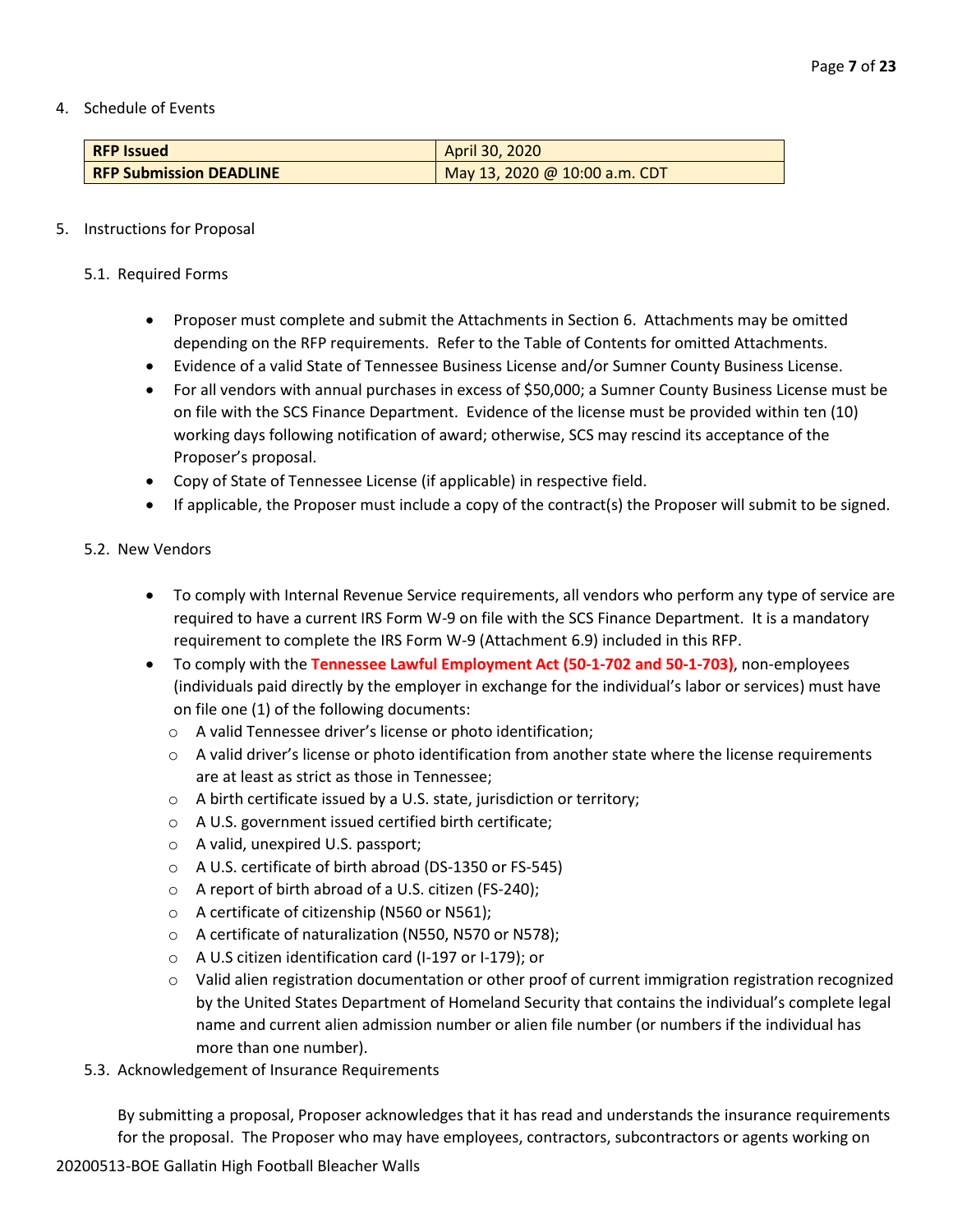SCS properties shall carry current certificates for general and professional liability insurance and for workers' compensation as indicated below. The owner or Principal of each Proposer must also be insured by workers' compensation if they perform any of the services on SCS properties. There will be no exceptions to the insurance requirement. Proposer also understands that the evidence of required insurance must be submitted within fifteen (15) working days following notification of its offer being accepted; otherwise, SCS may rescind its acceptance of the Proposers proposal.

• **General Liability**

| <b>General Aggregate</b> | \$2,000,000 |  |
|--------------------------|-------------|--|
| Each Occurrence          | \$1,000,000 |  |

#### • **Workers Compensation**

| <b>Workers Compensation</b> | <b>Tennessee Statutory Limits</b> |
|-----------------------------|-----------------------------------|
| <b>Employer's Liability</b> | \$500,000                         |

#### 5.4. Clarification and Interpretation of RFP

The words "must" and "shall" in the RFP indicate mandatory requirements. Taking exception to any mandatory requirement shall be considered grounds for rejection. There are other requirements that SCS considers important but not mandatory. It is important to respond in a concise manner to each section and submit an itemized list of all exceptions.

#### 5.5. Proposal Package

The package containing the proposal must be sealed and clearly marked on the outside of the package:

#### **"20200513-BOE Gallatin High Football Bleacher Walls" DO NOT OPEN**

All sealed proposals packages must include all of the following. Any sealed proposals are subject to rejection as non-conforming if any applicable item is not included.

- One (1) Complete Original
- Original Signature on Original Proposal. NO copied or digital signatures.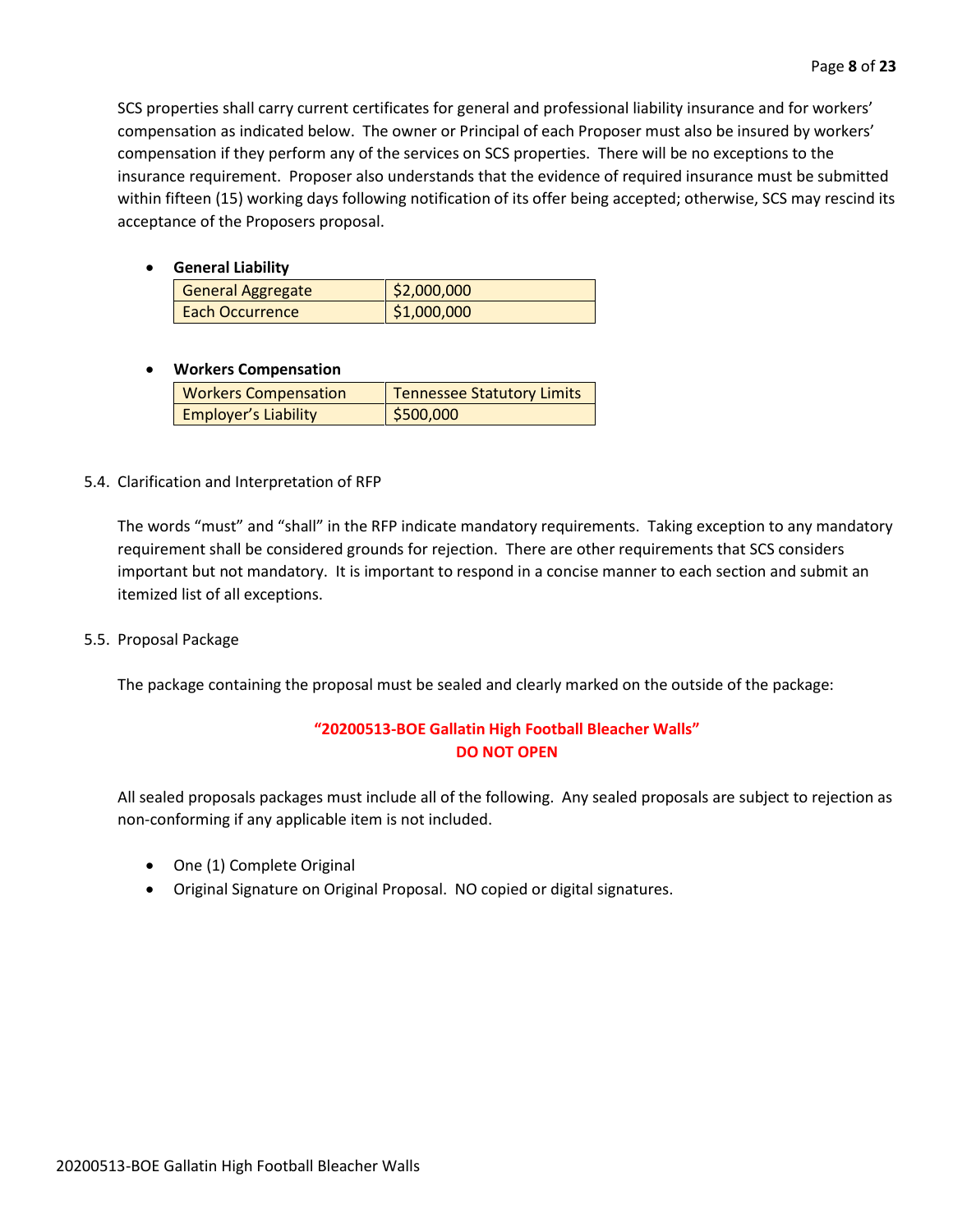The outside of the proposal package must be labeled as follows (if applicable) per **T.C.A § 62-6-119**:

- 1. Name of Company and Principal Owner, Business License Number, Expiration Date and License Classification.
- 2. In addition to Item 1, the same is applicable to masonry contractors if the work performed is > \$100,000.
- 3. In addition to Item 1, the same is applicable to HVAC, electrical, plumbing or A/C contractors if the work performed is > \$25,000.
- 4. In addition to Item 1, the same is applicable plus the Department of Environment & Conservation License Number and Classification, applicable to geothermal contractors if the work performed is > \$25,000.
- 5. If the prime contractor performs the masonry portion of the project or any of the above listed contractor skill sets and the work performed is > \$100,000; it must be so designated.
- 6. Only one (1) contractor in each classification listed shall be written on the bid envelope.

#### 5.6. Delivery of Proposals

Sealed proposals will be accepted until **May 13, 2020 @ 10:00 a.m. CDT**. Proposals received after that time will be deemed invalid. Vendors mailing proposal packages must allow sufficient time to ensure receipt of their package by the time specified. SCS shall not accept proposals via electronic transmission such as email, fax, etc. There will be no exceptions. Proposals will be opened and read aloud. The reading of the bids will begin at **10:00 a.m. CDT**.

Due to the nature of deliveries to the SCS Support Services Facility by carriers such as UPS, FedEx and such like; the proposal package will be accepted if the date and time on the delivery confirmation are indicated to be on or before the Proposal Deadline.

| Delivery Address: | Sumner County Board of Education |
|-------------------|----------------------------------|
|                   | Attn: Purchasing Supervisor      |
|                   | 1500 Airport Road                |
|                   | Gallatin, TN 37066               |

#### 5.7. Evaluation of Proposals

The SCS Purchasing Supervisor will first examine the proposals to reject those that are clearly non-responsive to the stated requirements. Proposers who are determined to be non-responsive and/or non-responsible will be notified of this determination.

The evaluation process will include the following factors:

- Company Experience and Qualifications
	- o The nature and scope of the Proposers business.
	- o The number of years the Proposer has been licensed to do business.
	- o The number of years the Proposer has been providing the requested services.
	- o How many similarly sized or larger K-12 clients have you contract with?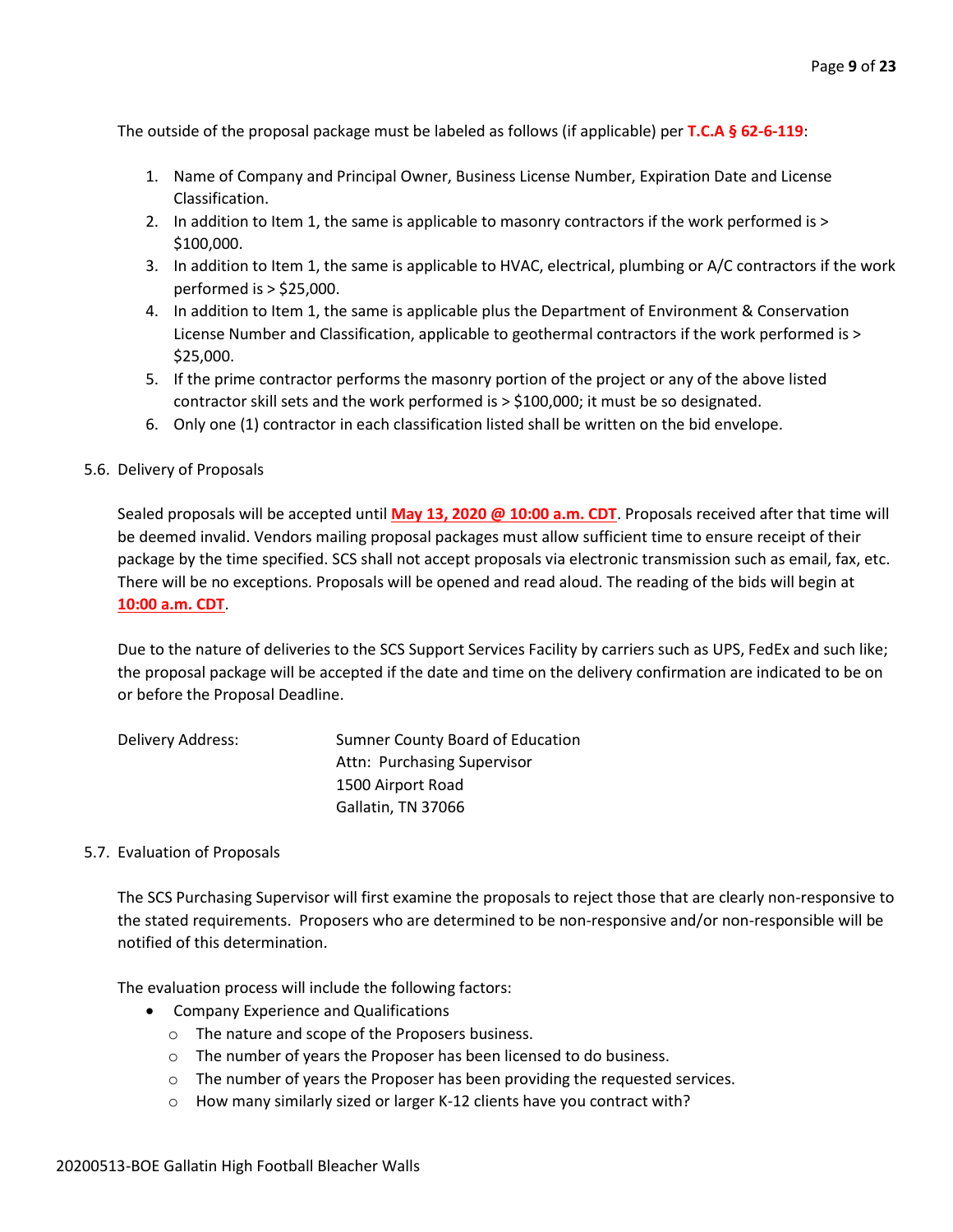- Compensation/Price Data
	- o Address all costs associated with performance of the contracted services.
- Past Performance and References
	- o Provided a minimum of three (3) client references for similar projects in size and scope successfully completed by Proposer within the last three (3) years. Attachment 6.3.
	- $\circ$  SCS may also consider other sources of pertinent past performance information, including the districts own experience with the Proposer.
- 5.8. Request for Clarification of Proposals

Requests for clarification of proposals shall be distributed by the Purchasing Supervisor in writing (or email).

#### 5.9. Protests

In the event that any interested party finds any part of the listed specifications, terms or conditions to be discrepant, incomplete or otherwise questionable in any respect; it shall be the responsibility of the concerned party to notify the SCS Purchasing Office of such matters immediately upon receipt of the RFP. All notifications must be sent to the Purchasing Supervisor via email at [purchasing@sumnerschools.org.](mailto:purchasing@sumnerschools.org)

Any actual or prospective Proposer who is aggrieved in connection with the RFP or award of a contract may protest to the Purchasing Supervisor and/or the Sumner County Board of Education at its regularly scheduled meeting.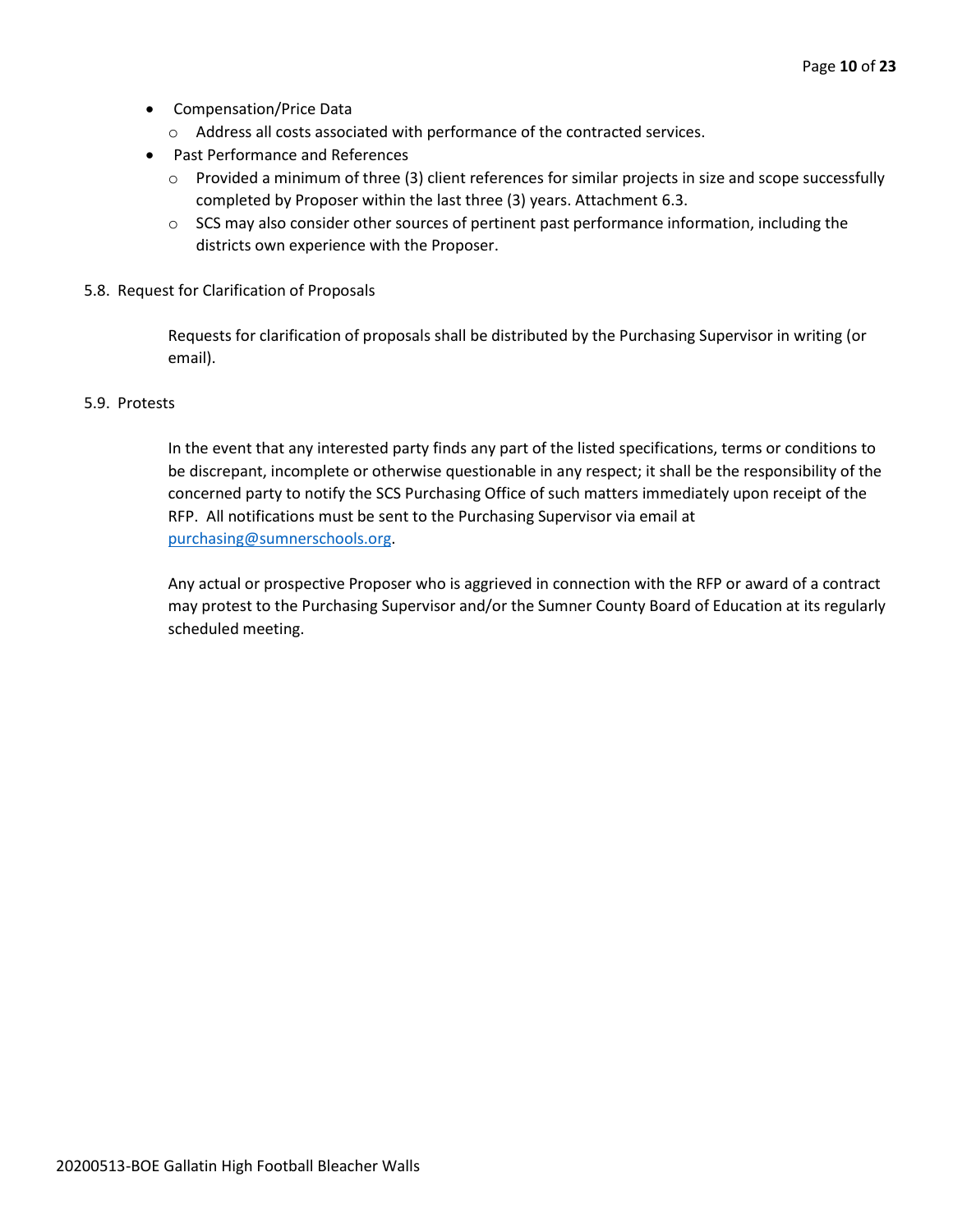#### **ATTACHMENT 6.1 - Contact Information**

| <b>Company Legal Name:</b>                 |          |
|--------------------------------------------|----------|
| <b>Company Official Address:</b>           |          |
|                                            |          |
| Company Web Site (URL):                    |          |
|                                            |          |
|                                            |          |
| Contact Person for project administration: |          |
|                                            |          |
|                                            |          |
|                                            |          |
|                                            | (office) |
|                                            |          |
|                                            | (mobile) |
|                                            |          |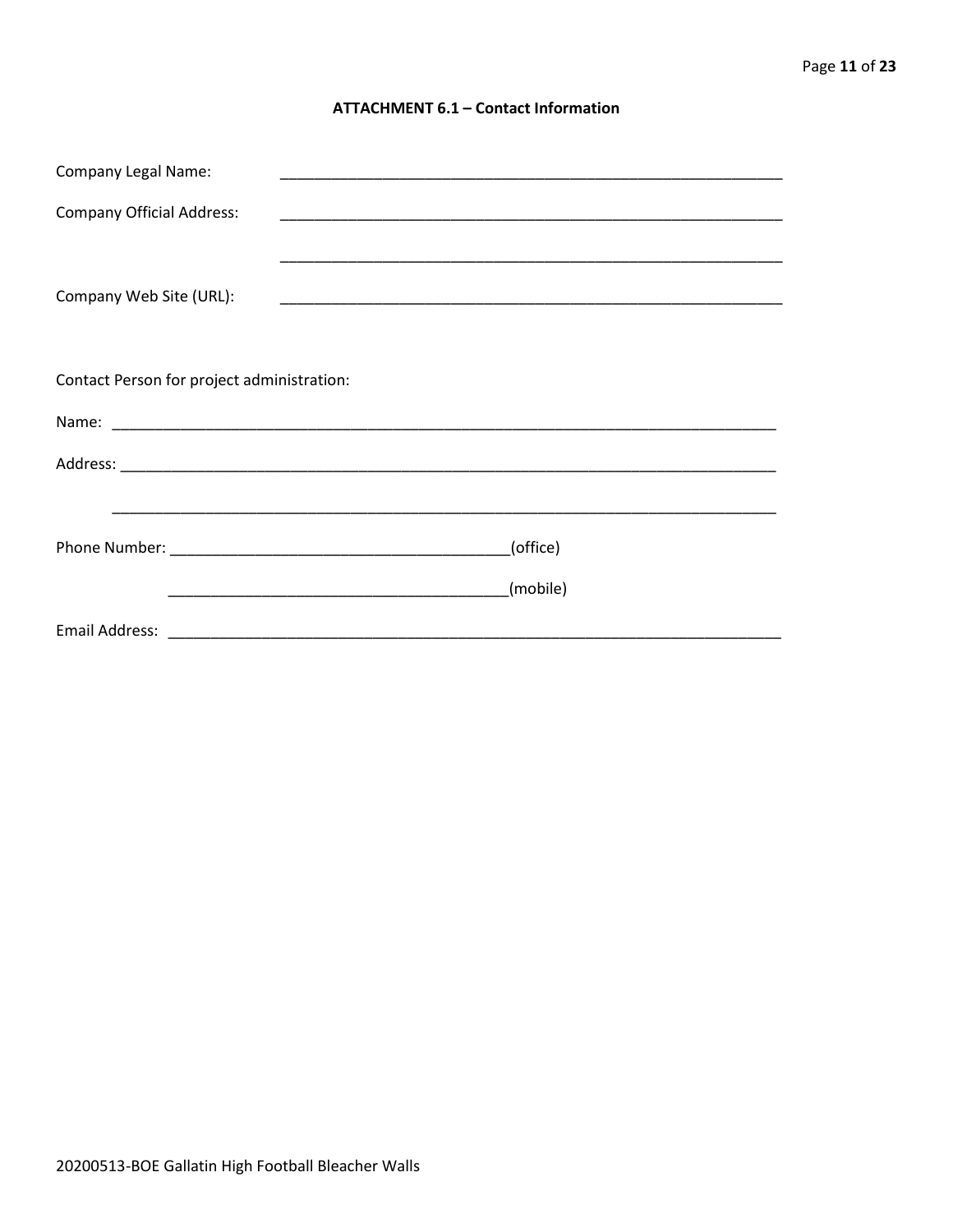

Attn: Purchasing Supervisor 1500 Airport Road Gallatin, TN 37066

#### **ATTACHMENT 6.2 – Bid Form/Certification 20200513-BOE Gallatin High Football Bleacher Walls**

Date \_\_\_\_\_\_\_\_\_\_\_\_\_\_\_\_\_\_\_\_\_\_\_\_\_\_\_\_\_\_\_\_

| <b>MASONRY END WALLS</b>             |  |
|--------------------------------------|--|
| <b>METAL BACK WALL &amp; TUNNELS</b> |  |
| <b>OPTIONAL PRICING:</b>             |  |
| • Rolling Door or Garage Door        |  |
| Metal End Walls<br>$\bullet$         |  |

By checking this box, Proposer agrees that SCS reserves the right to extend the terms, conditions and prices of this contract to other Institutions (such as State, Local and/or Public Agencies) who express an interest in participating in any contract that results from this RFP. Each of the piggyback Institutions will issue their own purchasing documents for the goods/service. Proposer agrees that SCS shall bear no responsibility or liability for any agreements between Proposer and the other Institution(s) who desire to exercise this option.

Authorized Signature \_\_\_\_\_\_\_\_\_\_\_\_\_\_\_\_\_\_\_\_\_\_\_\_\_\_\_\_\_\_\_\_\_\_\_\_\_\_\_\_\_\_\_\_\_\_\_\_\_\_\_\_\_\_\_\_\_\_\_

Printed Name **Example 20** and the set of the set of the set of the set of the set of the set of the set of the set of the set of the set of the set of the set of the set of the set of the set of the set of the set of the s

Vendor Legal Name **Legal Structure of the set of the set of the set of the set of the set of the set of the set of the set of the set of the set of the set of the set of the set of the set of the set of the set of the set**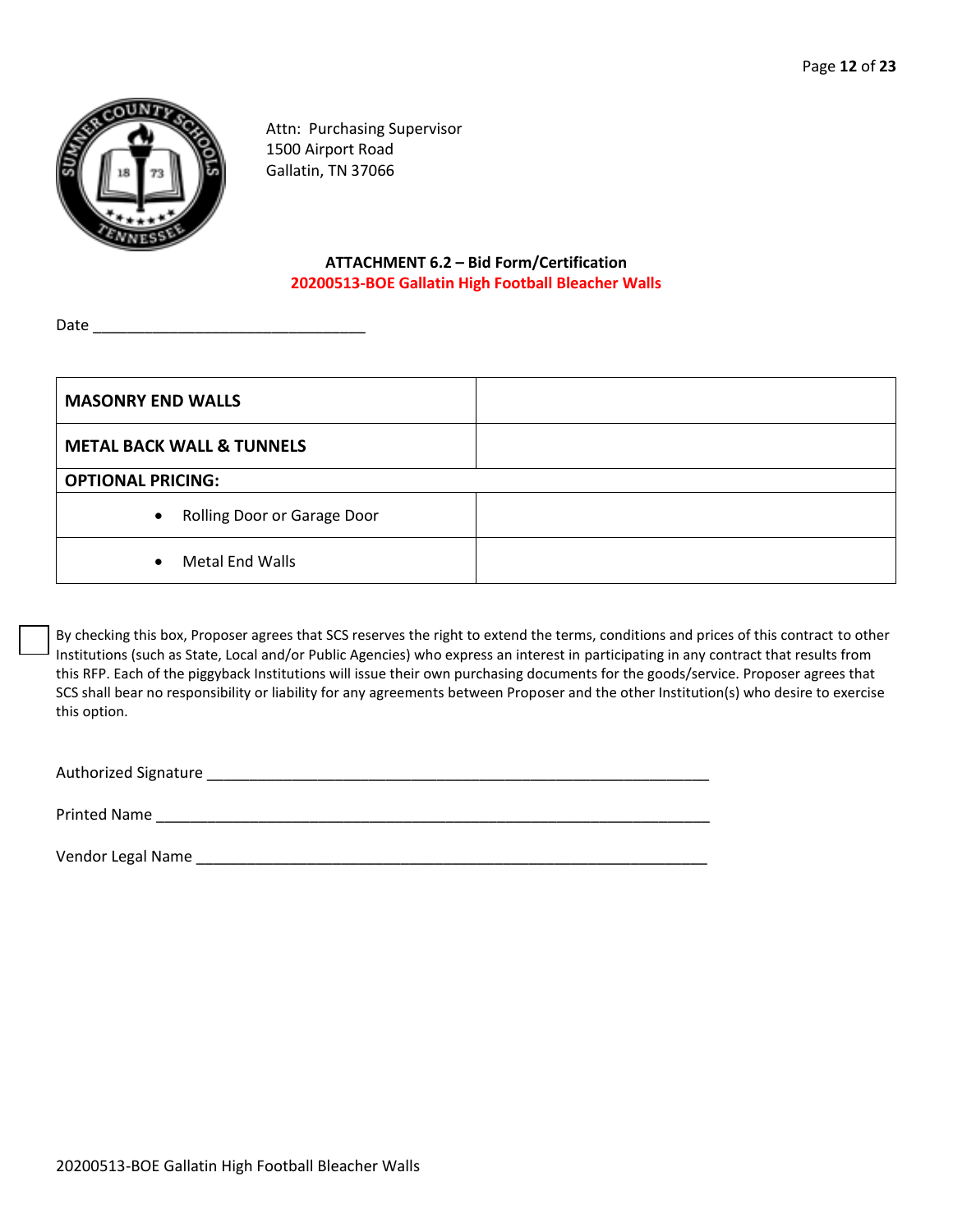#### **ATTACHMENT 6.3 - References**

| 1. |                                    |  |
|----|------------------------------------|--|
|    |                                    |  |
|    |                                    |  |
|    |                                    |  |
|    |                                    |  |
|    |                                    |  |
| 2. |                                    |  |
|    |                                    |  |
|    |                                    |  |
|    |                                    |  |
|    |                                    |  |
|    |                                    |  |
|    |                                    |  |
| 3. |                                    |  |
|    |                                    |  |
|    |                                    |  |
|    |                                    |  |
|    |                                    |  |
|    |                                    |  |
|    | 4. Project Name/Location: ________ |  |
|    |                                    |  |
|    |                                    |  |
|    |                                    |  |

\*Proposers may copy this page and submit additional references.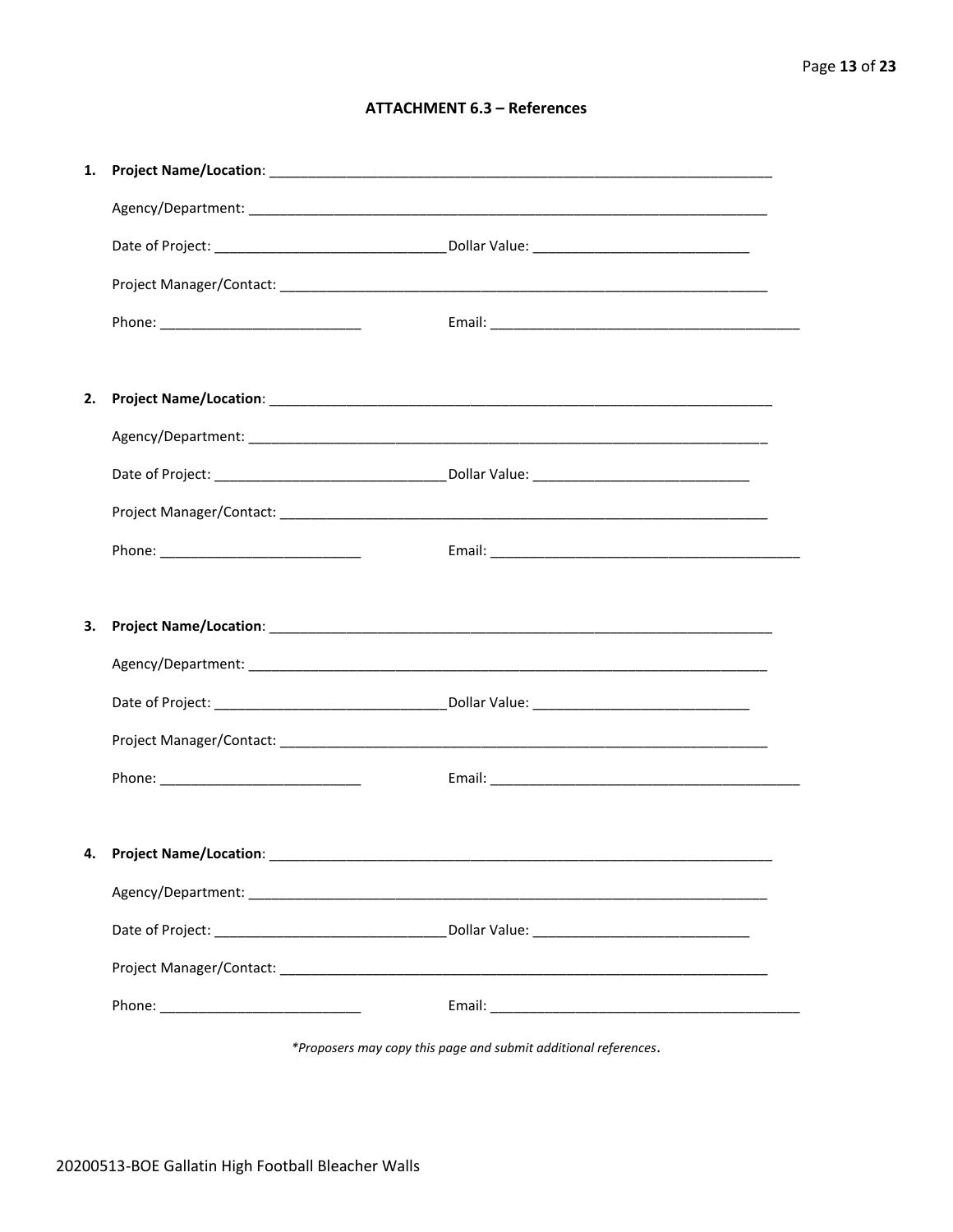#### **ATTACHMENT 6.4 – Certification Regarding Debarment or Suspension**

The prospective participant certifies, to the best of its knowledge and belief, that it and its principals:

- Are not presently debarred, suspended, proposed for debarment, declared ineligible or voluntarily excluded from participation in transactions under federal non-procurement programs by any federal department or agency;
- Have not, within the three-year period preceding the proposal, had one or more public transactions (federal, state or local) terminated for cause or default; and
- Are not presently indicated or otherwise criminally or civilly charged by a government entity (federal, state or local) and have not, within the three-year period preceding the bid, been convicted or had a civil judgement rendered against it:
	- $\circ$  For the commission of fraud or a criminal offense in connection with obtaining, attempting to obtain or performing a public transaction (federal, state or local) or a procurement contract under such a public transaction;
	- $\circ$  For the violation of federal or state antitrust statutes, including those proscribing price fixing between competitors, the allocation of customers between competitors, or bid rigging; or
	- $\circ$  For the commission of embezzlement, theft, forgery, bribery, falsification or destruction of records, making false statements, or receiving stolen property.

\_\_\_\_\_\_\_\_\_\_\_\_\_\_\_\_\_\_\_\_\_\_\_\_\_\_\_\_\_\_\_\_\_\_\_\_\_\_\_\_\_\_\_\_\_\_\_\_\_\_\_\_

I understand that a false statement on this certification may be grounds for the rejection of this proposal or the termination of the award. In addition, under 18 U.S.C. 1001, a false statement may result in a fine of up to \$10,000 or imprisonment for up to five years, or both.

Name of Participating Agency: \_\_\_\_\_\_\_\_\_\_\_\_\_\_\_\_\_\_\_\_\_\_\_\_\_\_\_\_\_\_\_\_\_\_\_\_\_\_\_\_\_\_\_\_\_\_\_\_\_\_\_\_\_\_\_\_\_\_\_\_

Name and Title of Authorized Representative: \_\_\_\_\_\_\_\_\_\_\_\_\_\_\_\_\_\_\_\_\_\_\_\_\_\_\_\_\_\_\_\_\_\_\_

Signature of Authorized Representative: \_\_\_\_\_\_\_\_\_\_\_\_\_\_\_\_\_\_\_\_\_\_\_\_\_\_\_\_\_\_\_\_\_\_\_\_\_\_\_\_\_\_\_\_\_\_\_\_\_\_\_\_

Date: \_\_\_\_\_\_\_\_\_\_\_\_\_\_\_\_\_\_\_\_\_\_\_\_\_\_\_\_

\_\_\_\_ I am unable to certify to the above statement. Attached is my explanation.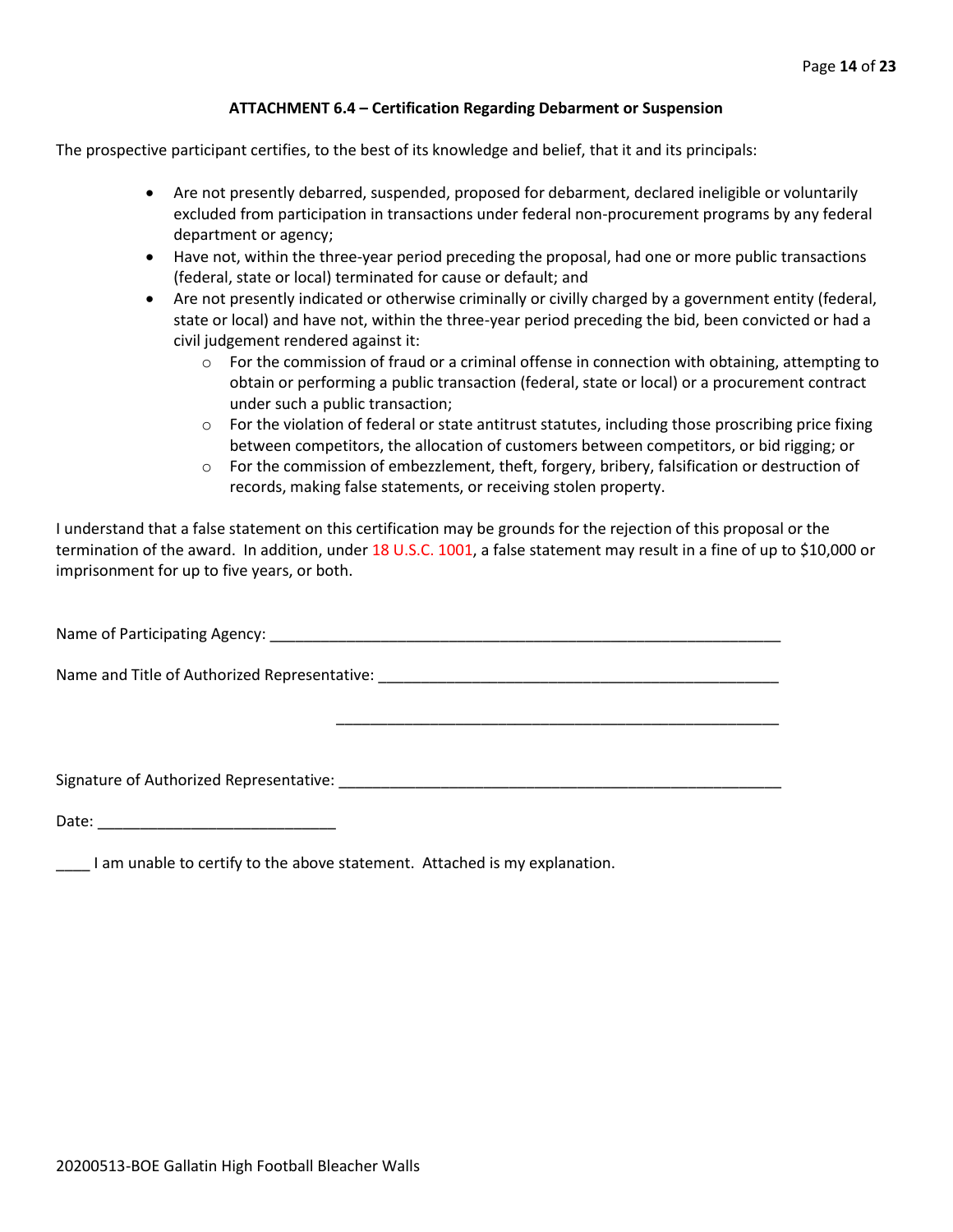#### **ATTACHMENT 6.5 – Condition of Submitting Proposal**

The undersigned Proposer has carefully examined all instructions, requirements, specifications, terms and conditions of the RFP and certifies:

- It is a reputable company regularly engaged in providing goods and/or services necessary to meet the requirements, specifications, terms and conditions of the RFP.
- All statements, information and representations prepared and submitted in response to the RFP are current, complete, true and accurate. Proposer acknowledges that the Sumner County Board of Education (SCS) will rely on such statements, information and representations in selecting the successful proposer(s).
- That the prices quoted shall be SCSs pricing for the products and/or service.
- It shall be bound by all statements, representations, warranties and guarantees made in its proposal.
- Proposer acknowledges that the contract may be canceled if any conflict of interest or appearance of a conflict of interest is discovered by SCS, in its sole discretion.
- All purchase orders must be duly authorized and executed by SCS and subject to the terms and conditions of the RFP.

| ADDRESS: |                                                     |  |
|----------|-----------------------------------------------------|--|
|          |                                                     |  |
| PHONE:   | (office)<br><u> 1990 - Johann Barbara, martin a</u> |  |
|          | (mobile)                                            |  |
| EMAIL:   |                                                     |  |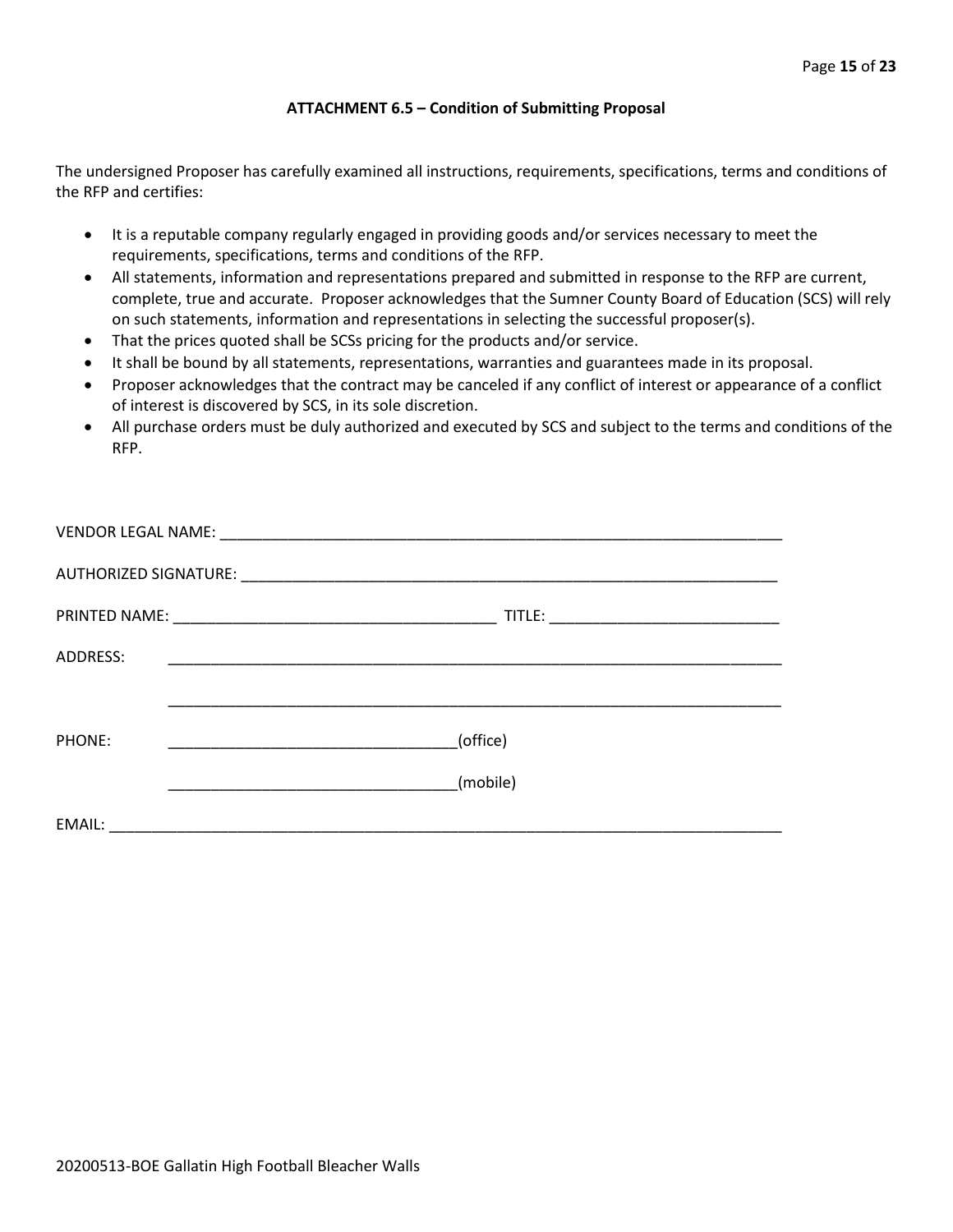#### **ATTACHMENT 6.6 – Statement of Non-Collusion**

The undersigned affirms that they are duly authorized to execute this contract, that this company, corporation, firm, partnership or individual has not prepared this proposal in collusion with any other respondent, and that the contents of this proposal as to prices, terms or conditions of said proposal have not been communicated by the undersigned nor by any employee or agent to any other person engaged in this type of business prior to the official opening of this proposal.

| Address: |          |  |  |  |  |  |
|----------|----------|--|--|--|--|--|
|          | (office) |  |  |  |  |  |
|          | (mobile) |  |  |  |  |  |
|          |          |  |  |  |  |  |
|          |          |  |  |  |  |  |
|          |          |  |  |  |  |  |
|          |          |  |  |  |  |  |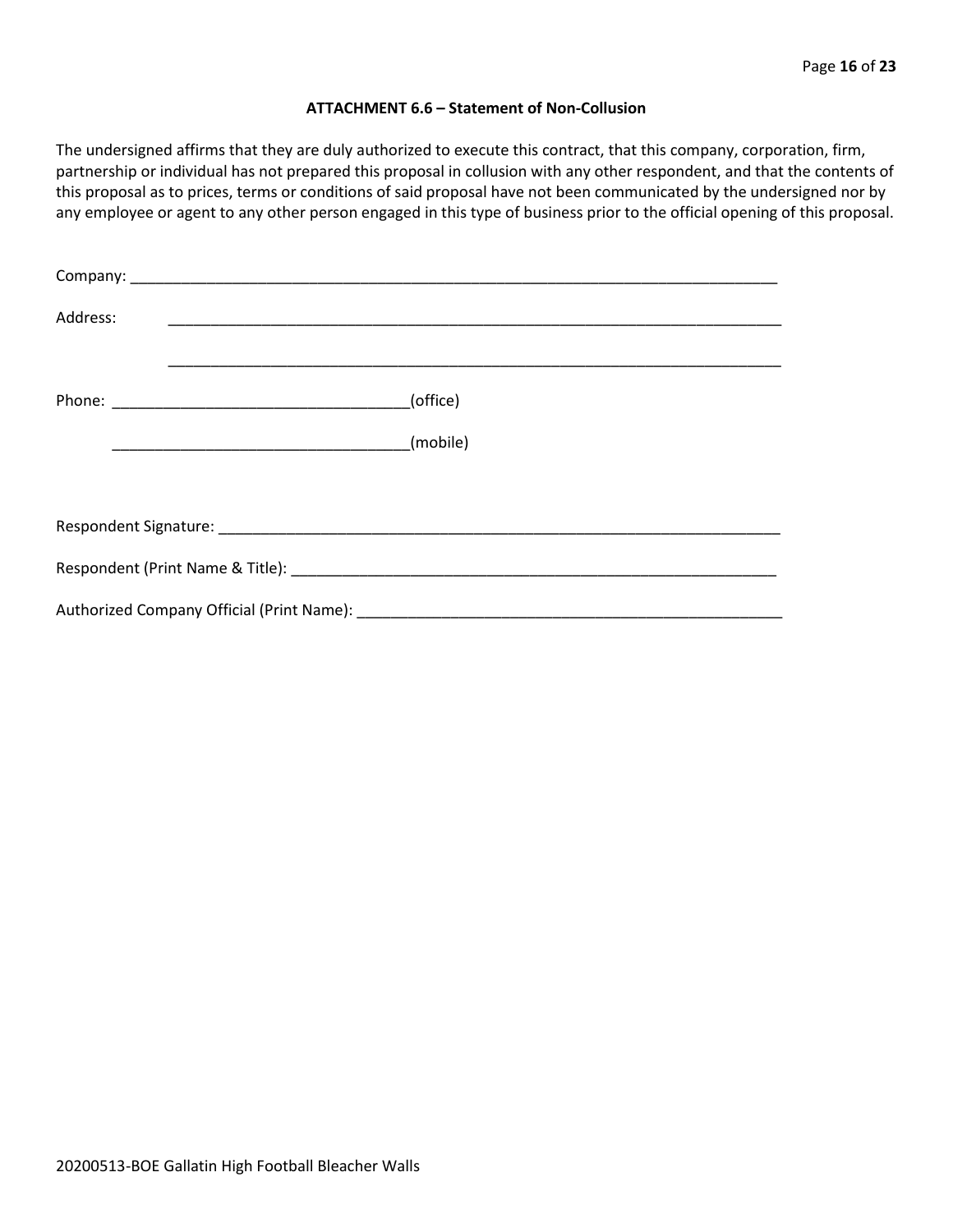#### **ATTACHMENT 6.7 – Attestation Re Personnel**

## **ATTESTATION RE PERSONNEL USED IN CONTRACT PERFORMANCE**

| CONTRACTOR LEGAL ENTITY NAME:                                          |  |
|------------------------------------------------------------------------|--|
| FEDERAL EMPLOYER IDENTIFICATION NUMBER:<br>(or Social Security Number) |  |

**The Contractor, identified above, does hereby attest, certify, warrant and assure that the Contractor shall not knowingly utilize the services of an illegal immigrant in the performance of this Contract and shall not knowingly utilize the services of any subcontractor who will utilize the services of an illegal immigrant in the performance of this Contract, T.C.A. § 12-3-309.**

SIGNATURE & DATE:

*NOTICE: This attestation MUST be signed by an individual empowered to contractually bind the Contractor.*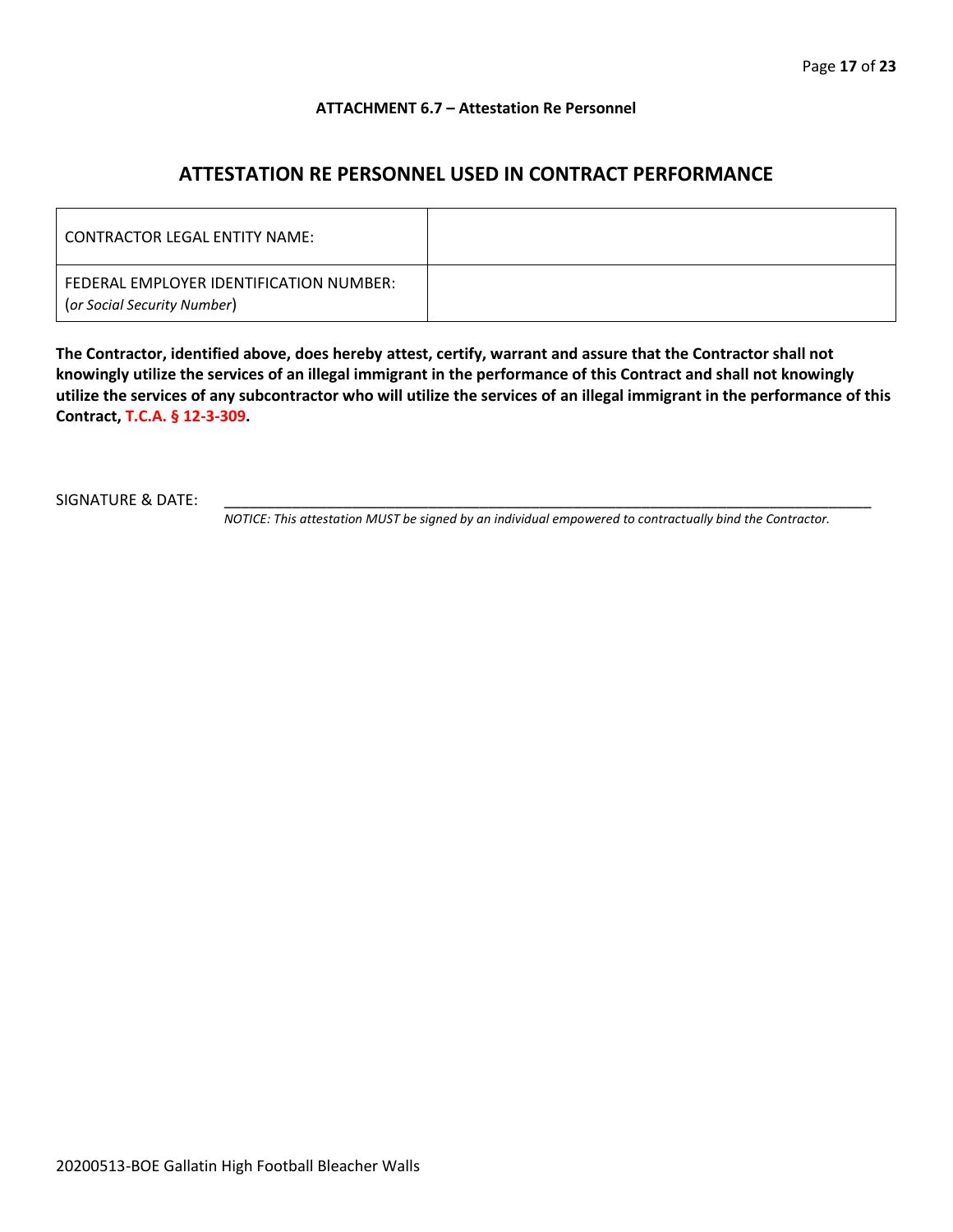#### **ATTACHMENT 6.8 – Drug Free Workplace Affidavit**

The Sumner County Board of Education is committed to maintaining a safe and productive work environment for its employees and to providing high quality service to its citizens. The goal of this policy is for Sumner County Board of Education employees and contractors to remain, or become and remain, drug-free. Abuse and dependency on alcohol and/or drugs can seriously affect the health of employees, contractors and citizens, jeopardize personal safety, impact the safety of others and impair job performance.

STATE OF

**COUNTY OF** \_\_\_\_\_\_\_\_\_\_\_\_\_\_\_\_\_\_\_\_\_\_\_\_\_\_\_\_\_\_\_\_\_

The undersigned, principal officer of

an employer of five (5) or more employees contracting with Sumner County Board of Education to provide goods or services, hereby states under oath as follows:

- 1. The undersigned is a principal officer of (hereinafter referred to as the "Company") and is duly authorized to execute this Affidavit on behalf of the Company.
- 2. The Company submits this Affidavit pursuant to **T.C.A. § 50-9-113**, which requires each employer with no less than five (5) employees receiving pay who contracts with the state and any local government to provide contracted services to submit an affidavit stating that such employer has a drug-free workplace program that complies with Title 50, Chapter 9 of the *Tennessee Code Annotated*.
- 3. The Company is in compliance with **T.C.A. § 50-9-113** and all applicable Federal Laws, Rules and Regulations requiring a drug-free workplace program.

Further affiant saith not.

| <b>Principal Officer:</b> |  |
|---------------------------|--|
|                           |  |
| <b>STATE OF</b>           |  |

**COUNTY OF** \_\_\_\_\_\_\_\_\_\_\_\_\_\_\_\_\_\_\_\_\_\_\_\_\_\_\_\_\_\_\_\_\_\_

Before me personally appeared \_\_\_\_\_\_\_\_\_\_\_\_\_\_\_\_\_\_\_\_\_\_\_\_\_\_\_\_\_\_\_\_\_\_\_\_\_\_\_\_\_\_\_\_\_\_\_\_\_\_\_\_\_\_\_\_\_\_\_\_\_\_, with whom I am personally acquainted (or proved to me on the basis of satisfactory evidence) and who acknowledged that such person executed the foregoing affidavit for the purposes therein contained.

Witness my hand and seal at office this \_\_\_\_\_\_\_\_\_\_\_\_\_ day of \_\_\_\_\_\_\_\_\_\_\_\_\_\_\_\_\_\_\_\_\_, 20\_\_\_\_.

\_\_\_\_\_\_\_\_\_\_\_\_\_\_\_\_\_\_\_\_\_\_\_\_\_\_\_\_\_\_\_\_\_\_\_\_\_\_\_\_\_\_\_\_\_\_\_\_ Notary Public

My commission expires: \_\_\_\_\_\_\_\_\_\_\_\_\_\_\_\_\_\_\_\_\_\_\_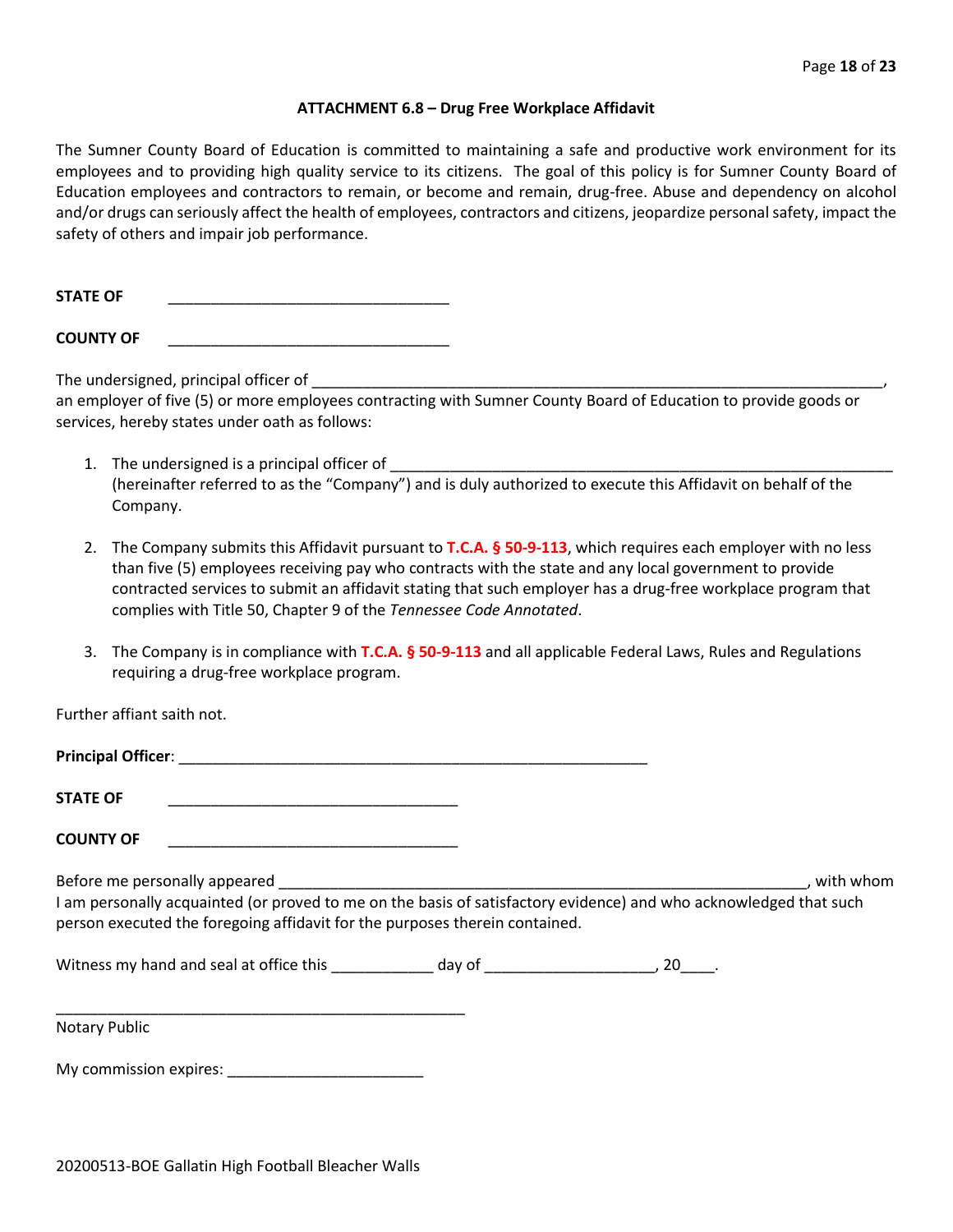#### **ATTACHMENT 6.9 – W9**

|                                                                                                                                                                                                                                                                                                                                                                                                                                                                                                                                                                                                                                                                                                                                                                             | <b>Request for Taxpayer</b><br>(Rev. December 2014)<br><b>Identification Number and Certification</b><br>Department of the Treasury<br>Internal Revenue Service<br>1 Name (as shown on your income tax return). Name is required on this line; do not leave this line blank. |                                                                                                            |                                                                                                                                                                                                                                                                                                                                                                                                                                                        |        |    |  |                                       |                                                                                                                                                                         | Give Form to the<br>requester. Do not<br>send to the IRS. |  |  |  |  |  |
|-----------------------------------------------------------------------------------------------------------------------------------------------------------------------------------------------------------------------------------------------------------------------------------------------------------------------------------------------------------------------------------------------------------------------------------------------------------------------------------------------------------------------------------------------------------------------------------------------------------------------------------------------------------------------------------------------------------------------------------------------------------------------------|------------------------------------------------------------------------------------------------------------------------------------------------------------------------------------------------------------------------------------------------------------------------------|------------------------------------------------------------------------------------------------------------|--------------------------------------------------------------------------------------------------------------------------------------------------------------------------------------------------------------------------------------------------------------------------------------------------------------------------------------------------------------------------------------------------------------------------------------------------------|--------|----|--|---------------------------------------|-------------------------------------------------------------------------------------------------------------------------------------------------------------------------|-----------------------------------------------------------|--|--|--|--|--|
| $\sim$                                                                                                                                                                                                                                                                                                                                                                                                                                                                                                                                                                                                                                                                                                                                                                      | 2 Business name/disregarded entity name, if different from above                                                                                                                                                                                                             |                                                                                                            |                                                                                                                                                                                                                                                                                                                                                                                                                                                        |        |    |  |                                       |                                                                                                                                                                         |                                                           |  |  |  |  |  |
| Specific Instructions on page<br>3 Check appropriate box for federal tax classification; check only one of the following seven boxes:<br>C Corporation<br>S Corporation Partnership<br>Trust/estate<br>Individual/sole proprietor or<br>Print or type<br>single-member LLC<br>Limited liability company. Enter the tax classification (C=C corporation, S=S corporation, P=partnership) ▶<br>Note. For a single-member LLC that is disregarded, do not check LLC; check the appropriate box in the line above for<br>the tax classification of the single-member owner.<br>code (if any)                                                                                                                                                                                    |                                                                                                                                                                                                                                                                              |                                                                                                            |                                                                                                                                                                                                                                                                                                                                                                                                                                                        |        |    |  |                                       | 4 Exemptions (codes apply only to<br>certain entities, not individuals; see<br>instructions on page 3):<br>Exempt payee code (if any)<br>Exemption from FATCA reporting |                                                           |  |  |  |  |  |
| See                                                                                                                                                                                                                                                                                                                                                                                                                                                                                                                                                                                                                                                                                                                                                                         | (Applies to accounts maintained outside the U.S.)<br>Other (see instructions) ▶<br>5 Address (number, street, and apt. or suite no.)<br>Requester's name and address (optional)<br>6 City, state, and ZIP code                                                               |                                                                                                            |                                                                                                                                                                                                                                                                                                                                                                                                                                                        |        |    |  |                                       |                                                                                                                                                                         |                                                           |  |  |  |  |  |
|                                                                                                                                                                                                                                                                                                                                                                                                                                                                                                                                                                                                                                                                                                                                                                             |                                                                                                                                                                                                                                                                              | 7 List account number(s) here (optional)                                                                   |                                                                                                                                                                                                                                                                                                                                                                                                                                                        |        |    |  |                                       |                                                                                                                                                                         |                                                           |  |  |  |  |  |
| Part I                                                                                                                                                                                                                                                                                                                                                                                                                                                                                                                                                                                                                                                                                                                                                                      |                                                                                                                                                                                                                                                                              | <b>Taxpayer Identification Number (TIN)</b>                                                                |                                                                                                                                                                                                                                                                                                                                                                                                                                                        |        |    |  |                                       |                                                                                                                                                                         |                                                           |  |  |  |  |  |
| Enter your TIN in the appropriate box. The TIN provided must match the name given on line 1 to avoid<br>backup withholding. For individuals, this is generally your social security number (SSN). However, for a<br>resident alien, sole proprietor, or disregarded entity, see the Part I instructions on page 3. For other<br>entities, it is your employer identification number (EIN). If you do not have a number, see How to get a<br>TIN on page 3.                                                                                                                                                                                                                                                                                                                  |                                                                                                                                                                                                                                                                              |                                                                                                            |                                                                                                                                                                                                                                                                                                                                                                                                                                                        |        | or |  | <b>Social security number</b>         |                                                                                                                                                                         |                                                           |  |  |  |  |  |
|                                                                                                                                                                                                                                                                                                                                                                                                                                                                                                                                                                                                                                                                                                                                                                             |                                                                                                                                                                                                                                                                              | Note. If the account is in more than one name, see the instructions for line 1 and the chart on page 4 for |                                                                                                                                                                                                                                                                                                                                                                                                                                                        |        |    |  | <b>Employer identification number</b> |                                                                                                                                                                         |                                                           |  |  |  |  |  |
|                                                                                                                                                                                                                                                                                                                                                                                                                                                                                                                                                                                                                                                                                                                                                                             | guidelines on whose number to enter.                                                                                                                                                                                                                                         |                                                                                                            |                                                                                                                                                                                                                                                                                                                                                                                                                                                        |        |    |  |                                       |                                                                                                                                                                         |                                                           |  |  |  |  |  |
| Part II                                                                                                                                                                                                                                                                                                                                                                                                                                                                                                                                                                                                                                                                                                                                                                     |                                                                                                                                                                                                                                                                              | Certification                                                                                              |                                                                                                                                                                                                                                                                                                                                                                                                                                                        |        |    |  |                                       |                                                                                                                                                                         |                                                           |  |  |  |  |  |
|                                                                                                                                                                                                                                                                                                                                                                                                                                                                                                                                                                                                                                                                                                                                                                             | Under penalties of perjury, I certify that:                                                                                                                                                                                                                                  |                                                                                                            |                                                                                                                                                                                                                                                                                                                                                                                                                                                        |        |    |  |                                       |                                                                                                                                                                         |                                                           |  |  |  |  |  |
| 1. The number shown on this form is my correct taxpayer identification number (or I am waiting for a number to be issued to me); and<br>2. I am not subject to backup withholding because: (a) I am exempt from backup withholding, or (b) I have not been notified by the Internal Revenue<br>Service (IRS) that I am subject to backup withholding as a result of a failure to report all interest or dividends, or (c) the IRS has notified me that I am<br>no longer subject to backup withholding; and                                                                                                                                                                                                                                                                 |                                                                                                                                                                                                                                                                              |                                                                                                            |                                                                                                                                                                                                                                                                                                                                                                                                                                                        |        |    |  |                                       |                                                                                                                                                                         |                                                           |  |  |  |  |  |
|                                                                                                                                                                                                                                                                                                                                                                                                                                                                                                                                                                                                                                                                                                                                                                             |                                                                                                                                                                                                                                                                              | 3. I am a U.S. citizen or other U.S. person (defined below); and                                           |                                                                                                                                                                                                                                                                                                                                                                                                                                                        |        |    |  |                                       |                                                                                                                                                                         |                                                           |  |  |  |  |  |
| 4. The FATCA code(s) entered on this form (if any) indicating that I am exempt from FATCA reporting is correct.<br>Certification instructions. You must cross out item 2 above if you have been notified by the IRS that you are currently subject to backup withholding<br>because you have failed to report all interest and dividends on your tax return. For real estate transactions, item 2 does not apply. For mortgage<br>interest paid, acquisition or abandonment of secured property, cancellation of debt, contributions to an individual retirement arrangement (IRA), and<br>generally, payments other than interest and dividends, you are not required to sign the certification, but you must provide your correct TIN. See the<br>instructions on page 3. |                                                                                                                                                                                                                                                                              |                                                                                                            |                                                                                                                                                                                                                                                                                                                                                                                                                                                        |        |    |  |                                       |                                                                                                                                                                         |                                                           |  |  |  |  |  |
| Sign<br>Here                                                                                                                                                                                                                                                                                                                                                                                                                                                                                                                                                                                                                                                                                                                                                                | Signature of<br>U.S. person $\blacktriangleright$                                                                                                                                                                                                                            |                                                                                                            |                                                                                                                                                                                                                                                                                                                                                                                                                                                        | Date P |    |  |                                       |                                                                                                                                                                         |                                                           |  |  |  |  |  |
|                                                                                                                                                                                                                                                                                                                                                                                                                                                                                                                                                                                                                                                                                                                                                                             | <b>General Instructions</b>                                                                                                                                                                                                                                                  | Section references are to the Internal Revenue Code unless otherwise noted.                                | ● Form 1098 (home mortgage interest), 1098-E (student loan interest), 1098-T<br>(tuition)                                                                                                                                                                                                                                                                                                                                                              |        |    |  |                                       |                                                                                                                                                                         |                                                           |  |  |  |  |  |
|                                                                                                                                                                                                                                                                                                                                                                                                                                                                                                                                                                                                                                                                                                                                                                             |                                                                                                                                                                                                                                                                              | Future developments. Information about developments affecting Form W-9 (such                               | · Form 1099-C (canceled debt)                                                                                                                                                                                                                                                                                                                                                                                                                          |        |    |  |                                       |                                                                                                                                                                         |                                                           |  |  |  |  |  |
| as legislation enacted after we release it) is at www.irs.gov/fw9.                                                                                                                                                                                                                                                                                                                                                                                                                                                                                                                                                                                                                                                                                                          |                                                                                                                                                                                                                                                                              |                                                                                                            | . Form 1099-A (acquisition or abandonment of secured property)<br>Use Form W-9 only if you are a U.S. person (including a resident alien), to                                                                                                                                                                                                                                                                                                          |        |    |  |                                       |                                                                                                                                                                         |                                                           |  |  |  |  |  |
| <b>Purpose of Form</b>                                                                                                                                                                                                                                                                                                                                                                                                                                                                                                                                                                                                                                                                                                                                                      |                                                                                                                                                                                                                                                                              | provide your correct TIN.                                                                                  |                                                                                                                                                                                                                                                                                                                                                                                                                                                        |        |    |  |                                       |                                                                                                                                                                         |                                                           |  |  |  |  |  |
| An individual or entity (Form W-9 requester) who is required to file an information<br>return with the IRS must obtain your correct taxpayer identification number (TIN)<br>which may be your social security number (SSN), individual taxpayer identification<br>number (ITIN), adoption taxpayer identification number (ATIN), or employer<br>identification number (EIN), to report on an information return the amount paid to<br>you, or other amount reportable on an information return. Examples of information<br>returns include, but are not limited to, the following:                                                                                                                                                                                          |                                                                                                                                                                                                                                                                              |                                                                                                            | If you do not return Form W-9 to the requester with a TIN, you might be subject<br>to backup withholding. See What is backup withholding? on page 2.<br>By signing the filled-out form, you:<br>1. Certify that the TIN you are giving is correct (or you are waiting for a number<br>to be issued).<br>2. Certify that you are not subject to backup withholding, or<br>3. Claim exemption from backup withholding if you are a U.S. exempt payee. If |        |    |  |                                       |                                                                                                                                                                         |                                                           |  |  |  |  |  |
| · Form 1099-INT (interest earned or paid)<br>applicable, you are also certifying that as a U.S. person, your allocable share of<br>. Form 1099-DIV (dividends, including those from stocks or mutual funds)                                                                                                                                                                                                                                                                                                                                                                                                                                                                                                                                                                 |                                                                                                                                                                                                                                                                              |                                                                                                            |                                                                                                                                                                                                                                                                                                                                                                                                                                                        |        |    |  |                                       |                                                                                                                                                                         |                                                           |  |  |  |  |  |
| . Form 1099-MISC (various types of income, prizes, awards, or gross proceeds)<br>. Form 1099-B (stock or mutual fund sales and certain other transactions by<br>brokers)                                                                                                                                                                                                                                                                                                                                                                                                                                                                                                                                                                                                    |                                                                                                                                                                                                                                                                              |                                                                                                            | any partnership income from a U.S. trade or business is not subject to the<br>withholding tax on foreign partners' share of effectively connected income, and<br>4. Certify that FATCA code(s) entered on this form (if any) indicating that you are<br>exempt from the FATCA reporting, is correct. See What is FATCA reporting? on                                                                                                                   |        |    |  |                                       |                                                                                                                                                                         |                                                           |  |  |  |  |  |
| page 2 for further information.<br>· Form 1099-S (proceeds from real estate transactions)<br>. Form 1099-K (merchant card and third party network transactions)                                                                                                                                                                                                                                                                                                                                                                                                                                                                                                                                                                                                             |                                                                                                                                                                                                                                                                              |                                                                                                            |                                                                                                                                                                                                                                                                                                                                                                                                                                                        |        |    |  |                                       |                                                                                                                                                                         |                                                           |  |  |  |  |  |

Cat. No. 10231X

Form W-9 (Rev. 12-2014)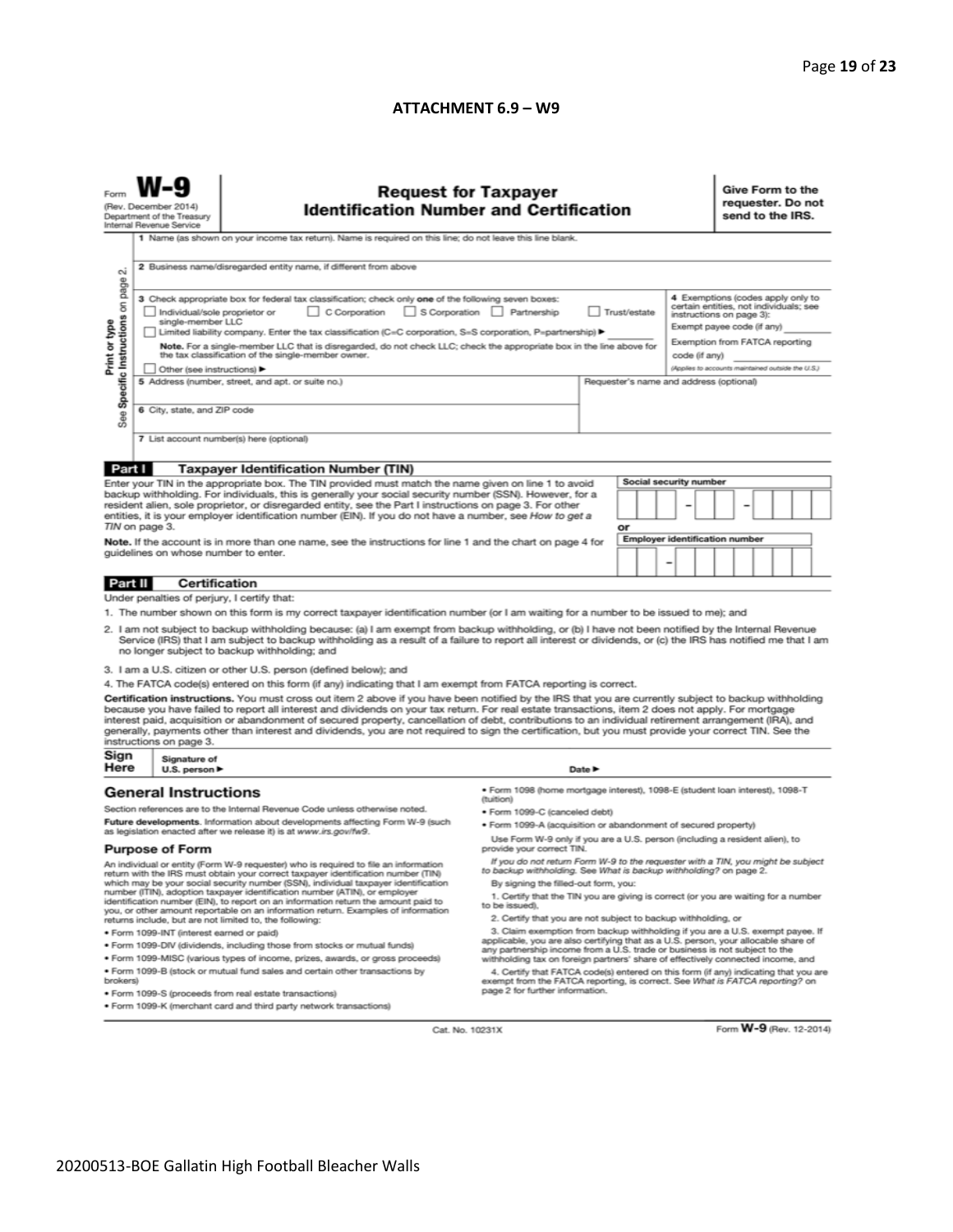#### **ATTACHMENT 6.10 – Standard Terms & Conditions SUMNER COUNTY BOARD OF EDUCATION (SCS)**

#### **1. PREPARATION AND SUBMISSION OF BID.**

- **a.** Failure to examine any drawings**,** specifications, or instructions will be at the proposer's risk. Any deviation from the stated terms, conditions and specifications must be coordinated with and approved in writing by the SCS Purchasing Supervisor.
- **b.** RFP/ITB SUBMITTAL / SIGNATURE: Proposal shall give the full name and business address of the bidder. If the proposer is a corporation, the name shall be stated as it is in the corporate charter. Proposals must be signed in ink by the proposer's authorized agent. Unsigned proposals will be rejected. Proposals are to be sealed and the outside of the envelope is to reference the RFP/ITB number. The person signing the proposal must show their title, and if requested by the institution, must furnish satisfactory proof of his or her authority to bind his or her company in contract. Proposer understands that by submitting a proposal with an authorized signature, it shall constitute an offer to SCS. Proposals must be typewritten or in ink; otherwise they may not be considered. Purchase orders will be issued to the firm name appearing on the W9. Electronic submissions via email, fax, etc. shall not be accepted.
- **c.** SCS is not responsible for any costs incurred by any vendor pursuant to the RFP/ITB. The vendor shall be responsible for all costs incurred in connection with the preparation and submission of its proposal.
- **d.** All proposers must be in compliance with T.C.A. § 62-6-119 at the time of proposal submission and provide evidence of compliance with the applicable provisions of the chapter before such proposal may be considered.
- **e.** Proposals are to be received in the location designated in the RFP/ITB no later than the specified date and time. Late submissions will NOT be opened or considered.
- **f.** No erasures permitted. Errors may be crossed out and corrections printed in ink or typewritten adjacent to error and must be initialed in ink by person signing the proposal.
- **g.** Specifications: Reference to available specifications shall be sufficient to make the terms of the specifications binding on the proposer. The use of the name of a manufacturer, or any special brand or make in describing an item does not restrict the proposer to that manufacturer or specific article, unless specifically stated. Comparable products of other manufacturers will be considered if proof of compatibility is contained in the proposal. Proposers are required to notify SCSs Purchasing Supervisor whenever specifications/procedures are not perceived to be fair and open. The articles on which the proposal is submitted must be equal or superior to that specified. Informative and Descriptive Literature: The proposer must show brand or trade names of the articles proposed, when applicable. It shall be the responsibility of the proposer, including proposer's whose product is referenced, to furnish with the proposer such specifications, catalog pages, brochures or other data as will provide an adequate basis for determining the quality and functional capabilities of the product offered. Failure to provide this data may be considered valid justification for rejection of proposer.
- **h.** Samples: Samples of items when called for, must be furnished free of expense, and if not destroyed will, upon proposer's request within ten (10) days of RFP/ITB opening, be returned at the proposer's expense. Each sample must be labeled with the proposer's name, manufacturer's brand name and number, RFP/ITB number and item reference.
- **i.** Time of Performance: The number of calendar days in which delivery is to be made after receipt of order shall be stated in the RFP/ITB and may be a factor in making an award, price notwithstanding. If no delivery time is stated in the bid, bidder agrees that delivery is to be made within two weeks (10 business days) of order.
- **j.** Transportation and delivery charges should be included in the price and be fully prepaid by the vendor to the destination specified in the RFP/ITB. Proposal prices shall include delivery of all items F.O.B. destination.
- **k.** New materials and supplies must be delivered unless otherwise specifically stated in the RFP/ITB.
- **l.** Alternate/multiple bids will not be considered unless specifically called for in the RFP/ITB.
- **m.** Only proposals submitted on RFP/ITB forms furnished by SCS will be considered.
- n. By signing this RFP/ITB where indicated, the proposer agrees to strictly abide by all applicable local, state and federal statutes and regulations. The proposer further certifies that this proposer is made without collusion or fraud.
- **o.** Error in Proposal. In case of error in the extension of prices in the proposal, the unit price will govern. Late submissions will NOT be opened or considered. Proposers are cautioned to verify their proposals before submission, as amendments received after the RFP/ITB deadline will not be considered. No proposals shall be altered, amended or withdrawn after opening. After proposal opening, a proposer may withdraw a proposal only when there is obvious clerical error such as a misplaced decimal point, or when enforcement of the proposal would impose unconscionable hardship due to an error in the proposal resulting in a quotation substantially below the other proposals received. Proposal withdrawals will be considered only upon written request of the proposer.
- **2. OPEN RECORDS.** In order to comply with the provisions of the Tennessee Open Records Act, all proposals will be publicly opened and are subject to public inspection after the award upon written request. Proposers may be present at RFP/ITB opening. Summary information will be posted the SCS website, www.sumnerschools.org under the Invitation to Bid link.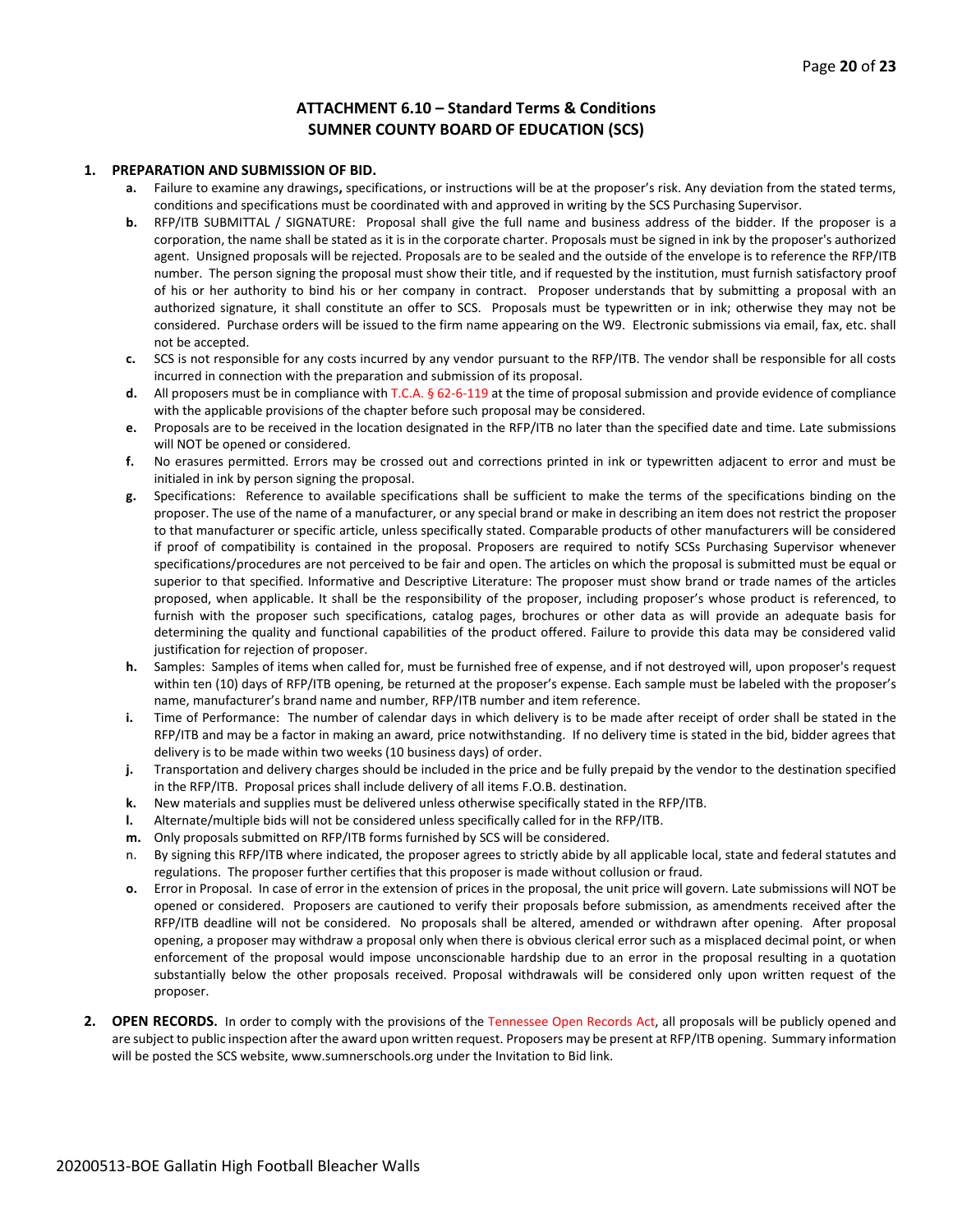- **3. ACCEPTANCE AND AWARD.** SCS reserves the right to reject any and all proposals and to waive any informality in proposals and, unless otherwise specified by the proposer to accept any item in the proposal. Action to reject all proposals shall be taken for unreasonably high prices, errors in the proposal documents, cessation of need, unavailability of funds, or any other reason approved by SCS.
	- a. Contracts and purchases will be made with the lowest, responsive, responsible, qualified proposer. The quality of the articles to be supplied, their conformity with the specifications, their suitability to the requirements of the Institution, cash discount offered, and the delivery terms will be taken into consideration.
	- b. Any deviation from these stated terms, specifications and conditions must be coordinated with and approved in writing by the Purchasing Supervisor.
	- c. Prices quoted on the response (if any) are to be considered firm and binding until the said equipment, supplies or services are in the possession of SCS.
	- d. SCS reserves the right to order more or less than the quantity listed in the proposal.
	- e. If a proposer fails to state a time within which a proposal must be accepted, it is understood and agreed that SCS shall have ninety (90) days to accept.
	- f. No purchase or contract is authorized or valid until the issuance of a SCS purchase order in accordance with SCS policy. No SCS employee is authorized to purchase equipment, supplies or services prior to the issuance of such a purchase order.
	- g. The contract may not be assigned without written SCS consent.
	- h. If the appropriate space is marked on the RFP/ITB, other Institutions (such as State, Local and/or Public Agencies) may purchase off the contract during the same period as SCS.
	- i. The awarded proposer will be required to post a performance and payment bond in the amount of 25% of the contract price if it exceeds \$100,000 as stated by T.C.A. §12-4-201.
	- j. If the project cost is in excess of \$25,000 a performance bond must be secured by the requesting part in an amount equal to the market improvement value.
	- k. By submission of this bid and signature thereof, the Bidder acknowledges compliance with the provisions of Public Chapter No. 587 / Senate Bill No. 2048 (Employee Background Check). The Bidder further agrees to submit a formal certification thereof prior to commencing work.
- **4. PAYMENT**. Payment terms must be specified in the proposal, including any discounts for early payment. Partial payments will not be approved unless justification for such payment can be shown. Terms will be NET 30 days. Payment will not be made until the conditions and specifications of the RFP/ITB are inspected and approved as conforming by persons appointed by SCS.
- **5. DEFAULT OF SELECTED VENDOR.** In case of vendor default, SCS may procure the articles or services from other sources and hold the defaulting vendor responsible for any resulting cost. If the awarded vendor violates any terms of their response, the contract, SCS policy or any law, they may be disqualified from proposing for a period of two years for minor violations or longer for major violations. Proposals from disqualified proposers will not be accepted during the period of disqualification.
- **6. INSPECTION OF PURCHASES.** Articles received which are not equivalent will not be accepted and will be picked up by the vendor or returned to vendor, shipping charges collect. SCS shall have a reasonable period in which to inspect and accept or reject materials without liability. If necessity requires SCS to use nonconforming materials, an appropriate reduction in payment may be made.
- **7. TAXES.** SCS is tax exempt; do not include taxes in quotation. Vendors making improvements or additions to or performing repair work on real property for SCS are liable for any applicable sales or use tax on tangible personal property used in connection with the contract or furnished to vendors by the state for use under the contract.
- **8. NONDISCRIMINATION.** SCS is an equal opportunity employer. SCS and bidder agree to comply with Titles VI and VII of the Civil Rights Act of 1964, Title IX of the Education Amendments of 1972, Section 504 of the Rehabilitation Act of 1973, Executive Order 11,246, the Americans with Disabilities Act of 1990, if applicable, and the related regulations to each. Each party assures that it will not discriminate against any individual including, but not limited to employees or applicants for employment and/or students, because of race, religion, creed, color, sex, age, disability, veteran status or national origin. In the event that any claims should arise with regards to violations of any such local, state or federal law, statues, rule or regulations, the vendor will indemnify and hold SCS harmless for any damages, including court costs or attorney fees, which might be incurred.
- **9. PROHIBITIONS/NO VENDOR CONTRACT FORM.** Acceptance of gifts from vendors is prohibited. T.C.A. §12-4-106. The contract documents for purchase under this RFP/ITB shall consist of the successful proposer's bid and SCSs purchase order. The proposer may request exceptions to terms and conditions and/or request SCS to accept other terms and conditions by means of subsequent documents such as invoices, warranty agreements, license agreements, etc. All subsequent documents shall be open to revision for impermissible language. SCS reserves the right to render the proposal unresponsive and subject the proposal to rejection if successful terms cannot be negotiated.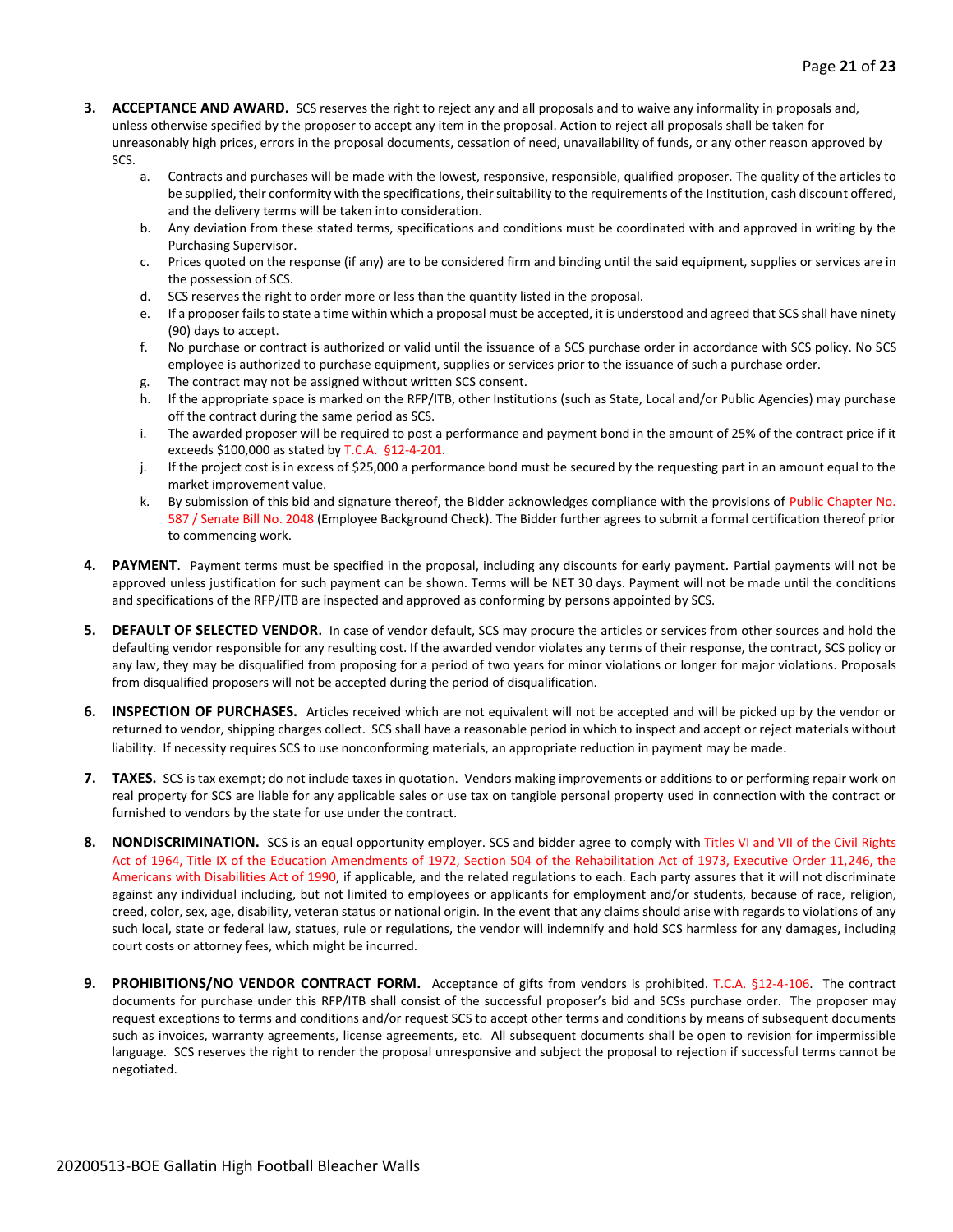- **10. PROHIBITION ON HIRING ILLEGAL IMMIGRANTS.** Tennessee Public Chapter No. 878 of 2006, T.C.A. §12-3-309, requires that Contractor attest in writing that Contractor will not knowingly utilize the services of illegal immigrants in the performance of this Contract and will not knowingly utilize the services of any subcontractor, if permitted under this Contract, who will utilize the services of illegal immigrants in the performance of this Contract. The attestation shall be made on the form, Attestation re Personnel Used in Contract Performance ("the Attestation"), which is attached and hereby incorporated by this reference.
- **11. SALES AND USE TAX.** Before the Purchase Order/Contract resulting from this RFP/ITB is signed, the apparent successful proposer must be registered with the Department of Revenue for the collection of Tennessee sales and use tax as required by T.C.A. §12-3-306.
- **12. ASSIGNMENT.** Neither the vendor nor SCS may assign this agreement without prior written consent of the other party.
- **13. LIABILITIES.** The vendor shall indemnify SCS against liability for any suits, actions or claims of any character arising from or relating to the performance under this agreement by the vendor or its subcontractors. SCS has no obligation for the payment of any judgement or the settlement of any claim made against the vendor or its subcontractors as a result of obligations under this contract.
- **14. APPLICABLE LAW.** Any contract shall be interpreted under the laws and statutes of the State of Tennessee. SCS does not enter into contracts which provide for mediation or arbitration. Any action arising from any contract made from this RFP/ITB shall be brought in the state courts in Sumner County, TN or in the United States Federal District Court for the Middle District of Tennessee.

Additionally, it is a violation of state statutes to purchase materials, supplies, services or any other item from a vendor that is a commissioner, official, employee or board member that has any financial or beneficial interest in such transaction, T.C.A. §12-4-101.

- **15. FUNDS**. The Proposer understands and accepts the non-appropriation of funds provision of SCS.
- **16. DATA PRIVACY AND SECURITY**. Personal Information (PI) includes but is not limited to that information protected by HIPAA, the HITECH Act, FERPA, or Gramm-Leach-Bliley) or such information which would allow a third party to gain access to the personal, medical or financial records of any of any party. Vendor represents and warrants that its collection, access, use, storage, disposal and disclosure of PI complies with all applicable federal and state privacy and data protection laws. Vendor represents and warrants that Vendor will maintain compliance with the SSAE 16 standard, and shall undertake any audits and risk assessments Vendor deems necessary to maintain compliance with SSAE16. If PI provided by SCS to Vendor is subject to FERPA. Vendor agrees that in its handling of FERPA data it will perform as a school official as that term is defined by FERPA regulations. Vendor acknowledges that its improper disclosure or redisclosure of PI covered by FERPA may, under certain circumstances, result in Vendor's exclusion from eligibility to contract with SCS for at least five (5) years. Vendor shall provide SCS with the name and contact information for an employee of Vendor who shall serve as SCS's primary security contact and shall be available to assist Customer twenty-four (24) hours per day, seven (7) days per week as a contact in resolving obligations associated with any security incident in which it is reasonably suspected that there has been a breach of information security. Vendor shall immediately mitigate or resolve any Security Incident, at Vendor's expense and in accordance with applicable privacy rights, laws, regulations and standards. Vendor shall reimburse SCS for actual costs incurred by SCS in responding to, and mitigating damages caused by, any Security Incident, including all costs of notice and/or remediation incurred under applicable law as a result of the Security Incident.
- **17. IRAN DIVESTMENT ACT.** By submission of this proposal, each proposer and each person signing on behalf of any proposer certified, and in the case of a joint proposal, each party thereto certifies as to its own organization, under penalty of perjury, that to the best of its knowledge and belief that each proposer is not on the list created pursuant to T.C.A. §12-12-106.
- **18. COMPLIANCE WITH CONDUCT STANDARDS**. Contractors shall be fully responsible for the conduct of its employees, subcontractors, representatives and agents. Loud or offensive music, language or behavior is unacceptable. Tobacco use of any type and vaping is prohibited on SCS property. Contact or interaction with staff or students is not allowed excepted between designated representatives of SCS and Contractor.